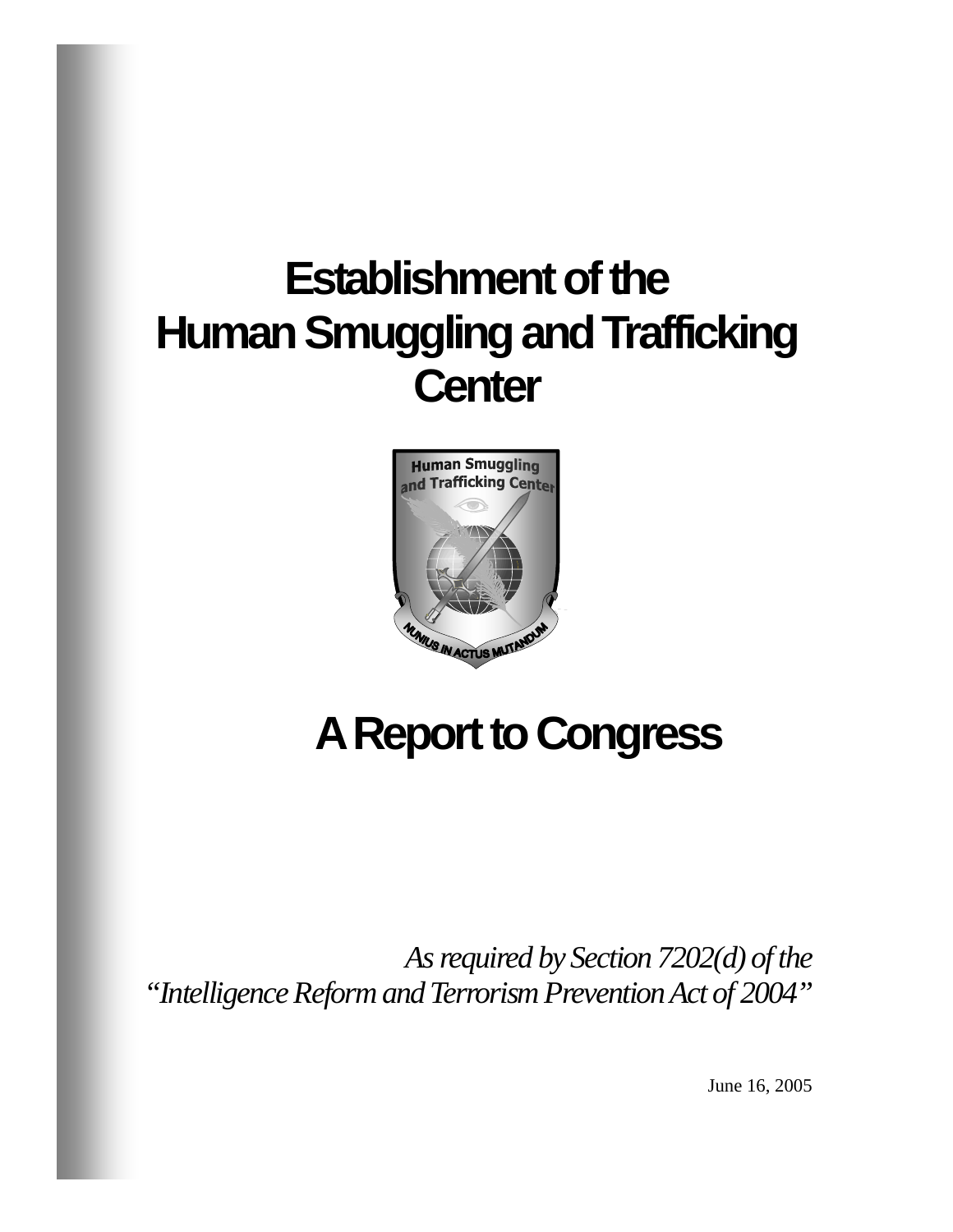| Human Smuggling and Trafficking Center: Turning Intelligence Into Action  2 |
|-----------------------------------------------------------------------------|
|                                                                             |
|                                                                             |
|                                                                             |
| Identify Issues for Possible Enhanced Interagency Coordination/Attention  6 |
|                                                                             |
|                                                                             |
|                                                                             |
|                                                                             |
|                                                                             |
| Staffing                                                                    |
|                                                                             |
|                                                                             |
|                                                                             |
|                                                                             |
|                                                                             |

## TABLE OF CONTENTS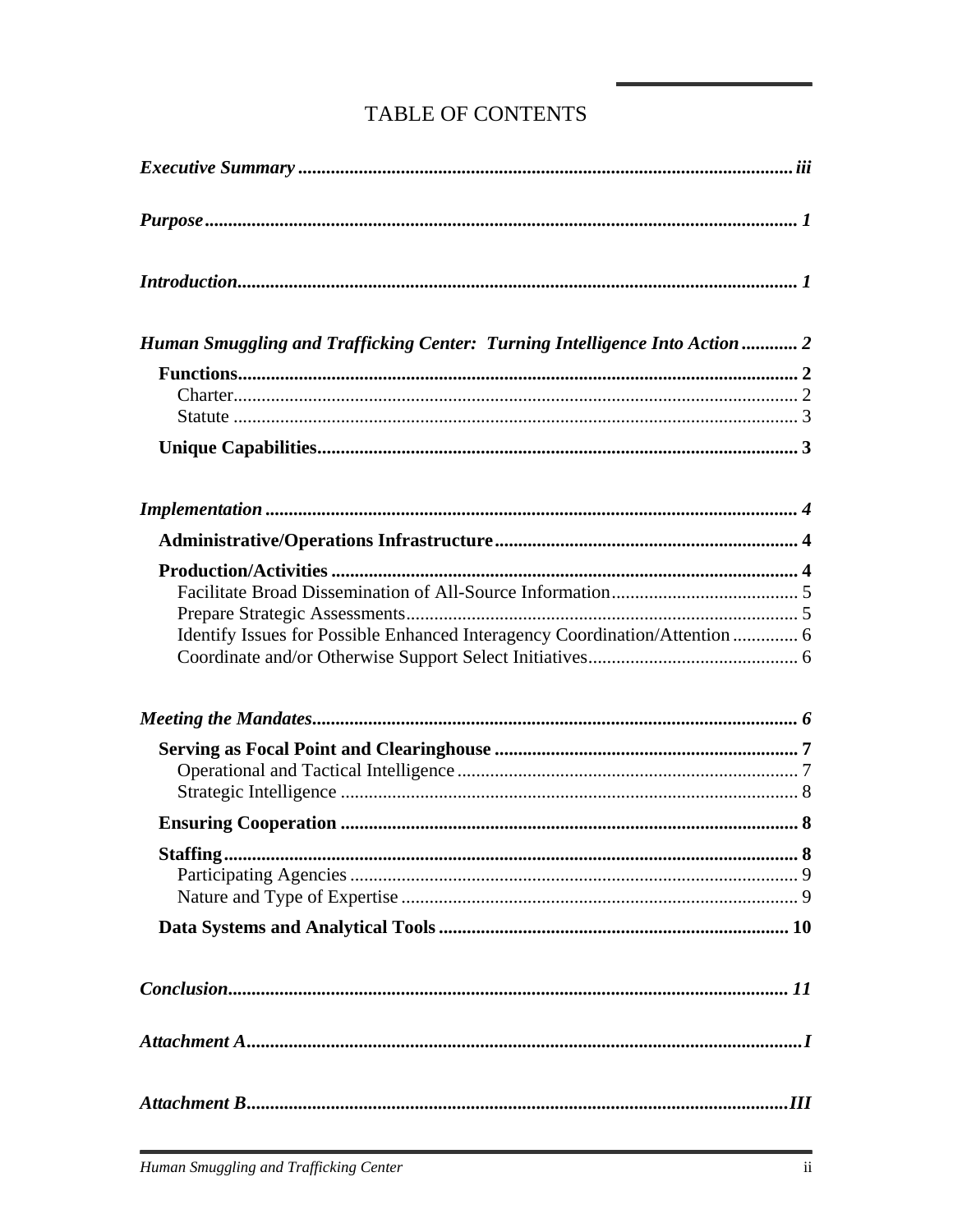## <span id="page-2-0"></span>Establishment of the Human Smuggling and Trafficking Center

*As required by Section 7202(d) of the "Intelligence Reform and Terrorism Prevention Act of 2004"* 

#### **Executive Summary**

Section 7202(d) of the *Intelligence Reform and Terrorism Prevention Act of 2004* (IRTPA) requires the transmittal of this report to Congress. This report outlines steps that have been taken to establish the Human Smuggling and Trafficking Center, and to identify its staffing and resource needs.

Human smuggling, trafficking in persons, and clandestine terrorist travel are transnational issues that threaten national security. In an innovative and crosscutting effort to address these inter-related issues, the Departments of State (State), Homeland Security (DHS), and Justice (DOJ) jointly signed a charter in July 2004 to establish the Human Smuggling and Trafficking Center (HSTC). The HSTC brings together federal agency representatives from the policy, law enforcement, intelligence, diplomatic, and consular arenas to work together on a full time basis to achieve increased progress in addressing U.S. Government and international efforts against these inter-related problems and turn intelligence into action.

A combination of on-site interdisciplinary expertise and accessibility to critical information provides U.S. Government agencies and foreign partners with a unique opportunity to more effectively address the issues of human smuggling, human trafficking, and clandestine terrorist travel. The HSTC serves as an intelligence fusion center and information clearinghouse that is designed to support interagency efforts to address these serious issues, and to foster greater cooperation and communication between relevant agencies.

The National Commission on Terrorist Attacks upon the United States (the 9/11 Commission) recommended that the United States combine terrorist travel intelligence, operations, and law enforcement in a strategy to intercept terrorists, find terrorist travel facilitators, and constrain terrorist mobility. The Congress and the President implemented the 9/11 Commission's recommendation in §§ 7201 and 7202 of the *Intelligence Reform and Terrorism Prevention Act of 2004* (IRTPA). Section 7202 of IRTPA formally established the HSTC in statute. In addition to responsibilities enumerated in the HSTC's original charter, § 7202 added significant responsibilities to the HSTC.

Section 7202 of IRTPA requires the HSTC to: (1) serve as the focal point for interagency efforts to address terrorist travel; (2) serve as a clearinghouse for *all* information from *all* Federal Government agencies in support of the United States strategy to address terrorist travel, human smuggling, and trafficking in persons (*emphasis added*); (3) ensure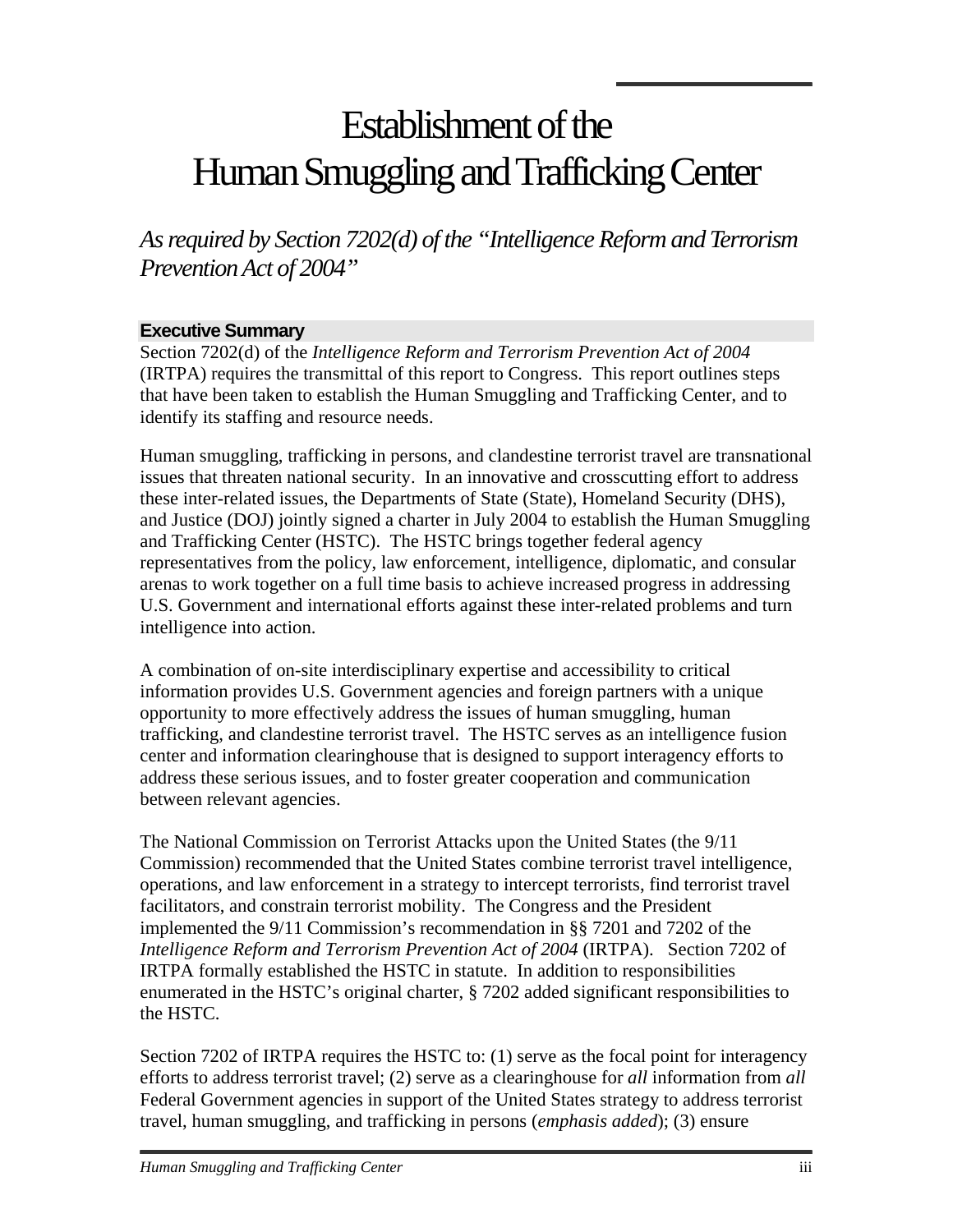cooperation among relevant policy law enforcement, diplomatic, and intelligence agencies and to develop tactical, strategic, and operational intelligence to combat these illegal activities; (4) support the efforts of the National Counterterrorist Center; and (5) prepare an annual strategic assessment regarding vulnerabilities in the United States and international travel systems. In addition, this report is transmitted to the Congress in accordance with § 7202(d).

A great deal of progress has been made to stand-up the HSTC. A facility has been built; an interagency Steering Group has been formed; agencies have begun to provide staff; connectivity with critical agency databases is in progress; and the HSTC has begun producing and/or disseminating intelligence products and information in support of its partners.

This being said, there remains considerable work to be done for the HSTC to become capable of fulfilling its responsibilities under the interagency charter and IRTPA. This additional work generally falls into the areas of funding, staffing, data connectivity, establishing a firm administrative infrastructure, and delegating certain legal authorities to the HSTC's Director and staff.

DHS, DOJ, and State are negotiating an agreement required by the HSTC Charter to reimburse State for the costs related to the initial establishment of the HSTC and the ongoing administrative support and daily operating expenses. This agreement will also address the sharing of costs associated with the production of goods and services by the HSTC. While the funding agreement is important for the immediate future of the HSTC, it is critically important that a long-term funding mechanism be developed in order to support the HSTC's mission in a more consistent and reliable manner.

Staffing at the HSTC needs to be increased to effectively address the additional responsibilities and mandates created by § 7202 of the IRTPA. In particular, the HSTC requires the full-time assignment of a variety of subject matter experts. To these ends, the Administration is actively working to determine staffing needs and a viable, long-term funding mechanism.

The HSTC's *clearinghouse* function required by the IRTPA necessitates appropriate access to a significant number of agency data systems. Significant progress has been made in developing connectivity to several of these data systems. However, the HSTC and participating agencies are still working on obtaining access to certain key databases. The HSTC may also explore the creation of a centralized U.S. Government database to store relevant information related to illicit travel facilitators, as no such database currently exists. The HSTC needs to develop administrative and information-sharing support structures and procedures and to leverage legal authorities to accomplish its work.

The Human Smuggling and Trafficking Center is a valuable new tool in the U.S. Government's efforts to address terrorist travel, human smuggling, and human trafficking. When fully developed and resourced, it will significantly enhance the U.S. Government's effectiveness to combat these issues. The HSTC and its participating agencies look forward to working with the Congress to ensure its long-term success.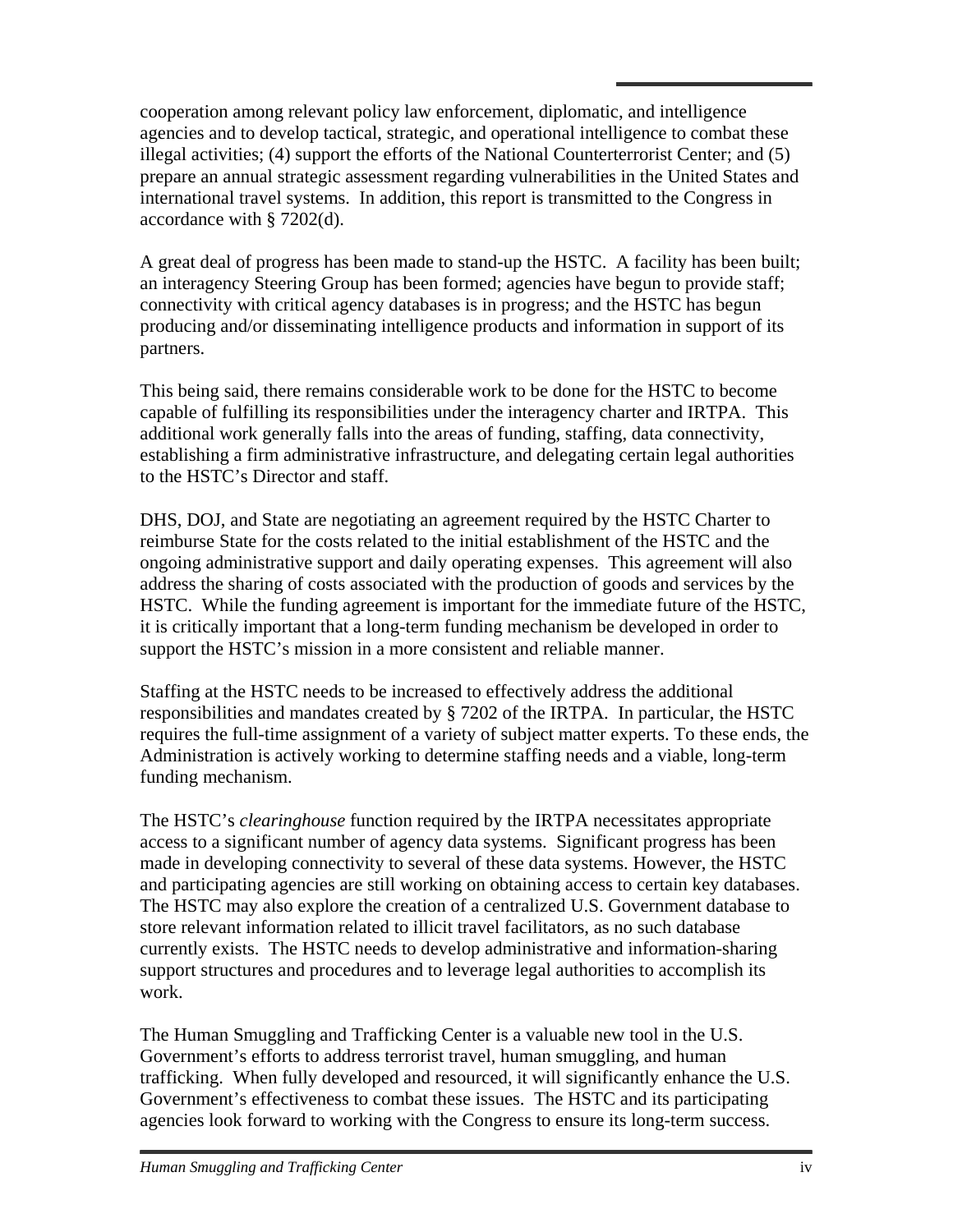## <span id="page-4-0"></span>Establishment of the Human Smuggling and Trafficking Center

*As required by Section 7202(d) of the "Intelligence Reform and Terrorism Prevention Act of 2004"* 

#### **Purpose**

The National Commission on Terrorist Attacks upon the United States (the 9/11 Commission) found that targeting travel is at least as powerful a weapon against terrorists as targeting their money. It recommended that the United States combine terrorist travel intelligence, operations, and law enforcement in a strategy to intercept terrorists, find terrorist travel facilitators, and constrain terrorist mobility.<sup>[1](#page-4-1)</sup>

Sections 7201 and 7202 of the *Intelligence Reform and Terrorism Prevention Act of 2004*  (IRTPA) ([Attachment A](#page-15-0)) help implement those recommendations. Central to the United States' approach to target clandestine terrorist travel is the Human Smuggling and Trafficking Center (HSTC) established by § 7202(a) of the IRTPA. Section 7202(d) of IRTPA requires that the President transmit to Congress, no later than 180 days after enactment, a report regarding the implementation of  $\S 7202$  $\S 7202$  $\S 7202$ ,<sup>2</sup> including a description of the staffing and resource needs of the HSTC. This is that report.

#### **Introduction**

 $\overline{a}$ 

Human smuggling, trafficking in persons, and clandestine terrorist travel are transnational issues that threaten national security, primarily with respect to terrorism, crime, health and welfare, and border control. They also raise significant human rights and rule of law concerns. The U.S. Government has sought to counter criminal smuggling and trafficking enterprises, both domestically and internationally, with varied success. However, more can and must be done. For terrorists, the ability to travel internationally is as important as bombs or guns. The criminal smuggling networks that facilitate terrorist travel are as much of a terrorism enabler as is a money launderer. Intensified efforts, together with enhanced interagency coordination, are urgently needed to support more effective law enforcement, diplomatic, and other actions to counter human smugglers, human traffickers, and terrorist travel facilitators.

To this end, the Secretary of State, the Secretary of Homeland Security, and the Attorney General signed the "Human Smuggling and Trafficking Center (HSTC) Charter" in July 2004 ([Attachment B\)](#page-17-0). In December 2004, as a central part of the efforts to combat terrorism, the President and the Congress established the HSTC by law pursuant to § 7202 of the *IRTPA*.

<span id="page-4-1"></span><sup>1</sup> *The 9/11 Commission Report*, July 22, 2004, pg. 385 2

<span id="page-4-2"></span><sup>&</sup>lt;sup>2</sup> Section 7202(d) of the *Intelligence Reform and Terrorism Prevention Act of 2004*.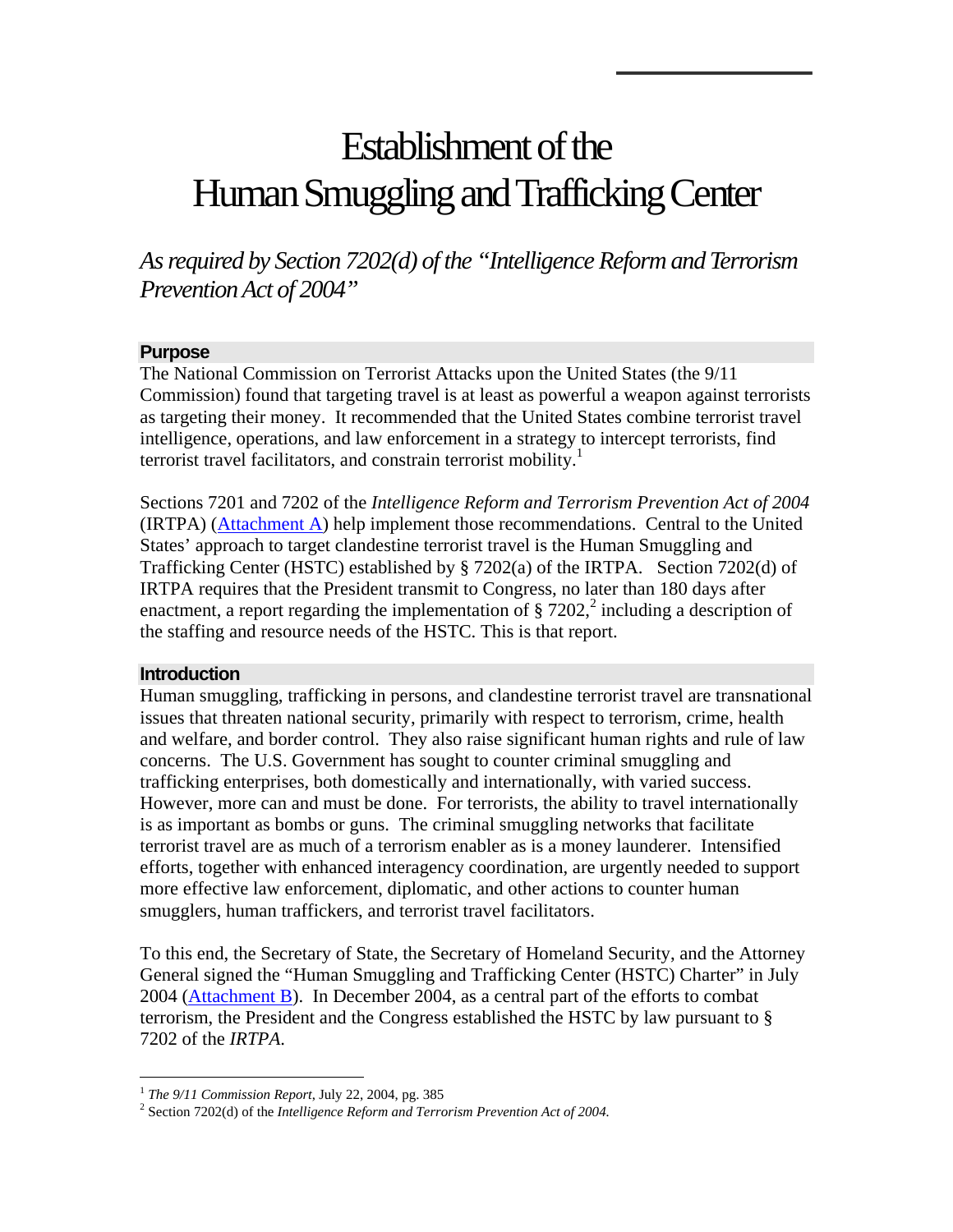#### <span id="page-5-0"></span>**Human Smuggling and Trafficking Center: Turning Intelligence Into Action**

The HSTC is a joint venture of its participating agencies. It will use all-source information to form the most comprehensive picture of the problem facing federal agencies in their effort to attack terrorist travel, human smuggling, and human trafficking. The HSTC will inform the policy-making process and promote collaborative relationships with appropriate foreign authorities and international organizations. To achieve this, the HSTC will build on existing systems in the law enforcement and counterterrorist communities, such as NCTC Online<sup>[3](#page-5-1)</sup>, as well as create additional structures to further support information-sharing across agency lines regarding human smuggling, human trafficking, and clandestine terrorist travel.

When it is fully staffed and resourced, the HSTC will be an effective weapon against human smugglers, human traffickers, and terrorist travel facilitators. However, for the HSTC to successfully carry out its statutory responsibilities, it needs the proper investment of personnel, funds, and resources as well as a complete data infrastructure and appropriate legal authorities. While § 7202 of the IRTPA reinforced the basic tenets of the HSTC Charter, it also significantly increased its statutorily mandated responsibilities. These responsibilities involve both time-consuming and resourceintensive activities. Fulfilling the requirements of § 7202 will necessitate the firm commitment and active participation of all agencies that share responsibilities for combating clandestine terrorist travel, human smuggling, and trafficking in persons. Success is dependent on broad access to information and the contribution of each agency's unique authorities, skills, and expertise. Success is also critically dependent on creating a reliable funding mechanism for the operation of the HSTC. To these ends, the Administration is actively working to determine staffing needs and a viable, long-term funding mechanism.

#### **Functions**

 The HSTC will perform the functions outlined in the Charter, as well as those additional requirements described by statute.

#### **Charter**

 $\overline{a}$ 

- **Facilitate Broad Dissemination of All-Source Information**. The HSTC will serve as an information fusion center and clearinghouse to ensure that all relevant federal agencies receive all useful information. It will share tactical, operational, and strategic intelligence and help focus diplomatic and foreign assistance strategies.
- **Prepare Strategic Assessments**. The HSTC will identify targets and provide information and critical assessments to help agencies prioritize targets for law enforcement, diplomatic, foreign assistance, and other actions.
- **Identify Issues for Possible Enhanced Interagency Coordination and/or Attention.**

<span id="page-5-1"></span><sup>&</sup>lt;sup>3</sup> NCTC Online is a National Counterterrorism Center system.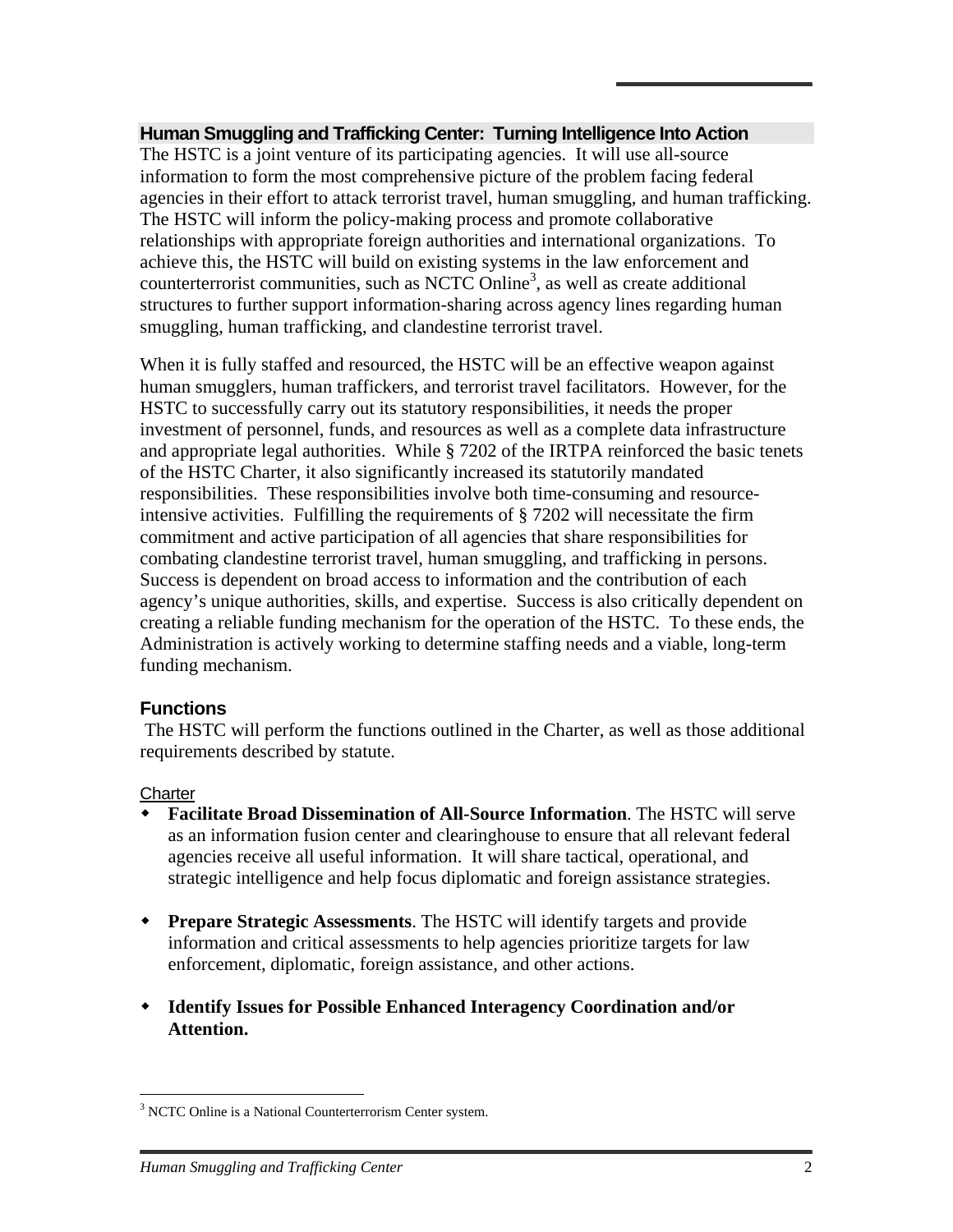<span id="page-6-0"></span> **Coordinate and/or Otherwise Support Select Initiatives.** Where appropriate, and upon the request of the relevant members of the community, the HSTC may coordinate or otherwise support particular initiatives or operations.

#### **Statute**

- **Serve as the focal point** for interagency efforts to address terrorist travel.
- **Serve as a clearinghouse** with respect to all relevant information from all Federal Government agencies in support of the United States strategy to prevent separate, but related, issues of clandestine terrorist travel and facilitation of human smuggling and trafficking of persons.
- **Ensure cooperation** among all relevant policy, law enforcement, diplomatic, and intelligence agencies of the Federal Government to improve effectiveness and to convert all information available to the Federal Government relating to clandestine terrorist travel and facilitation, human smuggling, and trafficking of persons into tactical, operational, and strategic intelligence that can be used to combat such illegal activities.
- **Prepare and submit to Congress, on an annual basis, a strategic assessment regarding vulnerabilities in the United States and foreign travel systems** that may be exploited by international terrorists, human smugglers and traffickers, and their facilitators.
- As part of its mission to combat terrorist travel, **support the efforts of the National Counterterrorism Center (NCTC).**

## **Unique Capabilities**

The 9/11 Commission recommended new ways of organizing government efforts to combat terrorism and identified the need for a unity of effort among the many government participants in counter-terrorism. The HSTC is a crosscutting concept that adds the tools of diplomacy including international assistance and collaboration. This integrated approach will improve the U.S. Government's effectiveness in combating terrorism by supporting an enhanced worldwide focus on travel and identity document fraud. The HSTC's interagency environment provides the opportunity to apply this approach to human trafficking and human smuggling.

For the first time, the HSTC brings together federal agency representatives from the policy, law enforcement, intelligence, and diplomatic arenas to work together on a fulltime basis to focus on the problems of human smuggling, human trafficking, and clandestine terrorist mobility. Additionally, the HSTC will have access to several interagency, national, and international databases that contain relevant information that may not be readily available through other sources. This combination of on-site expertise and properly regulated access to sensitive information provides the U.S. Government and foreign partners with a unique opportunity to more effectively identify and dismantle smuggling, trafficking, and terrorist travel facilitators by working together to attack these threats on multiple fronts.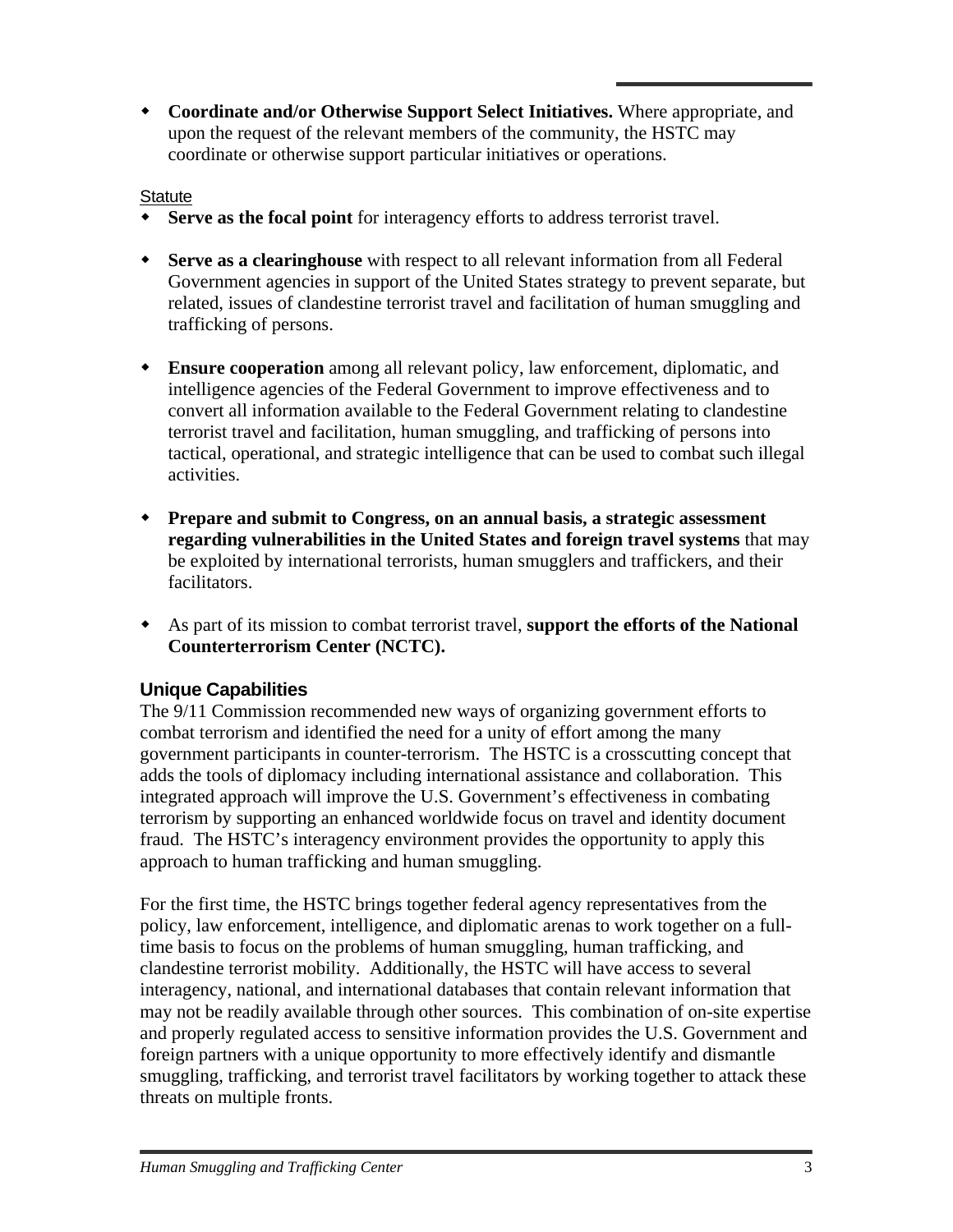#### <span id="page-7-0"></span>**Implementation**

An interagency Steering Group, consisting of senior representatives of participating agencies, provides policy and administrative guidance and oversight for the HSTC and ensures that the HSTC operates in a manner that is consistent with constitutional liberties and national security requirements. The HSTC Director and two Deputy Directors, all senior U.S. Government officials, manage the day-to-day operation of the HSTC. They are accountable, through the Steering Group, to the Secretary of State, the Secretary of Homeland Security, and the Attorney General. The HSTC is staffed by detailed, fulltime (and some currently part-time) officers, analysts, and other personnel from participating law enforcement, intelligence, and diplomatic agencies.

The HSTC is housed in a secure facility equipped with a wide range of secure data and communications capabilities. The facility is adequate for current and short-term staffing levels but has limited capacity to accommodate needed additional personnel.

Although it has only recently become operational, the HSTC is, on a limited basis, disseminating intelligence, producing strategic assessments, and assisting in the dismantling of significant human smuggling organizations, some with probable or suspected terrorist links.

#### **Administrative/Operations Infrastructure**

As a new organization, the HSTC is building the structure, processes, and resources needed to carry out its mission. The HSTC is defining its relationships with agencies and interagency groups that focus on human smuggling, trafficking in persons, and combating terrorism. It has adopted standard operating procedures dealing with a host of issues. A number of Interconnectivity Security Agreements have been completed to maintain security of sensitive data systems.

The HSTC has drafted a Five-Year Strategic Plan, which the Steering Group is reviewing. Additionally, the Departments of State (State), Homeland Security (DHS), and Justice (DOJ) are negotiating an agreement required by the HSTC Charter to reimburse State for portions of ongoing administrative support and operating expenses of the HSTC. This agreement will also address the sharing of costs associated with the production of goods and services by the HSTC. Once complete, this mechanism will provide a vehicle for funding for the HSTC in the short term. Long-term funding mechanisms and staffing needs are currently being examined and addressing these issues will be critical to the ultimate success of the HSTC.

#### **Production/Activities**

During the short time it has been in existence, the HSTC has begun to fulfill some of its original functions under the Charter. The accomplishments – secured with limited resources – hint at the potential of the HSTC. Following are some of the activities the HSTC has accomplished in accordance with these functions.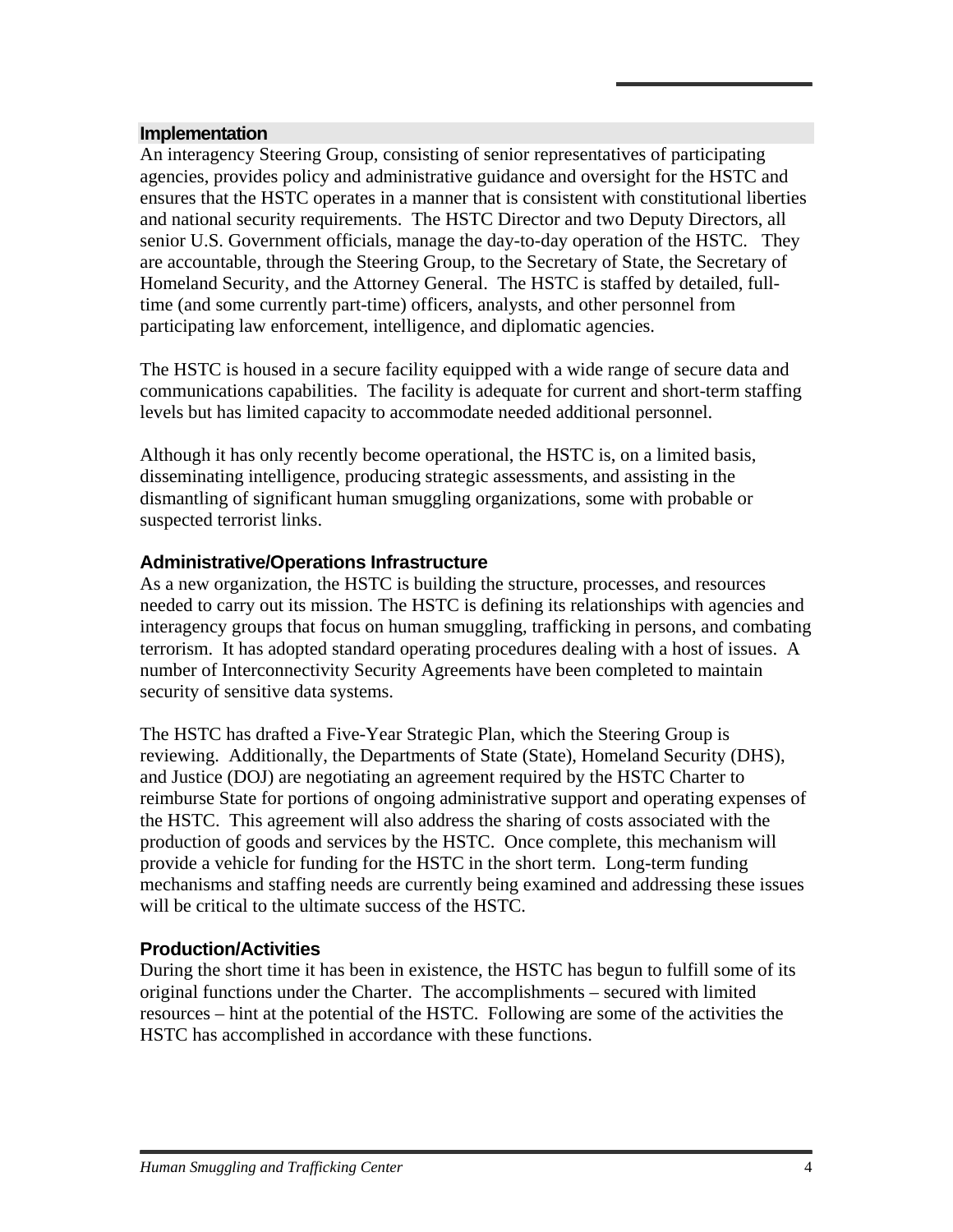## <span id="page-8-0"></span>Facilitate Broad Dissemination of All-Source Information

HSTC staff is collecting, correlating, analyzing, and disseminating to appropriate agencies domestic and international information on human smuggling, trafficking in persons, and clandestine terrorist travel on a continual basis. This information includes:

- Daily SECRET cables from select U.S. Government sources via State's Cable Xpress.
- Human smuggling and trafficking incident and activity reports from domestic and foreign sources.
- U.S. and foreign fraudulent document alerts.
- Consular fraud notices and intelligence alert bulletins.
- Foreign law enforcement reports, notices, and alerts.
- Foreign strategic assessments.
- Creation and maintenance of four Web pages relating to the HSTC:
	- **DHS Intranet Web Site: Working with the Immigration and Customs** Enforcement's (ICE) Office of Intelligence, the HSTC has established an unclassified web site that can be accessed by authorized users by logging on to the DHS Intelligence Fusion Web Page, which is located on the DHS Intranet. The HSTC has posted a wide variety of unclassified documents relating to human smuggling and trafficking, visa fraud, terrorist mobility, and illegal migration issues.
	- Classified Web Site: Working with U.S. Coast Guard Intelligence, the HSTC has established a classified website on the U.S. Government SIPRnet System. The HSTC posts its products on this site, as well as other items of interest.
	- Public Information Website: A site has been established on State's Internet Website that provides information to the public.
	- E-Mail Access: The HSTC has established classified and unclassified e-mail mailboxes.

#### Prepare Strategic Assessments

The HSTC has published a number of classified strategic assessments and informational reports. It has issued a major reference paper on the "Distinctions Between Human Smuggling and Human Trafficking" that is being used by both U.S. and foreign authorities, as well as several "snap shot" papers about human trafficking in various U.S. states. In addition, the HSTC is currently preparing new strategic assessments on significant international smuggling organizations, routes, and methods. The HSTC was given the U.S. Government lead on a joint U.S.-Canadian assessment on trafficking in persons for the Cross-Border Crime Forum.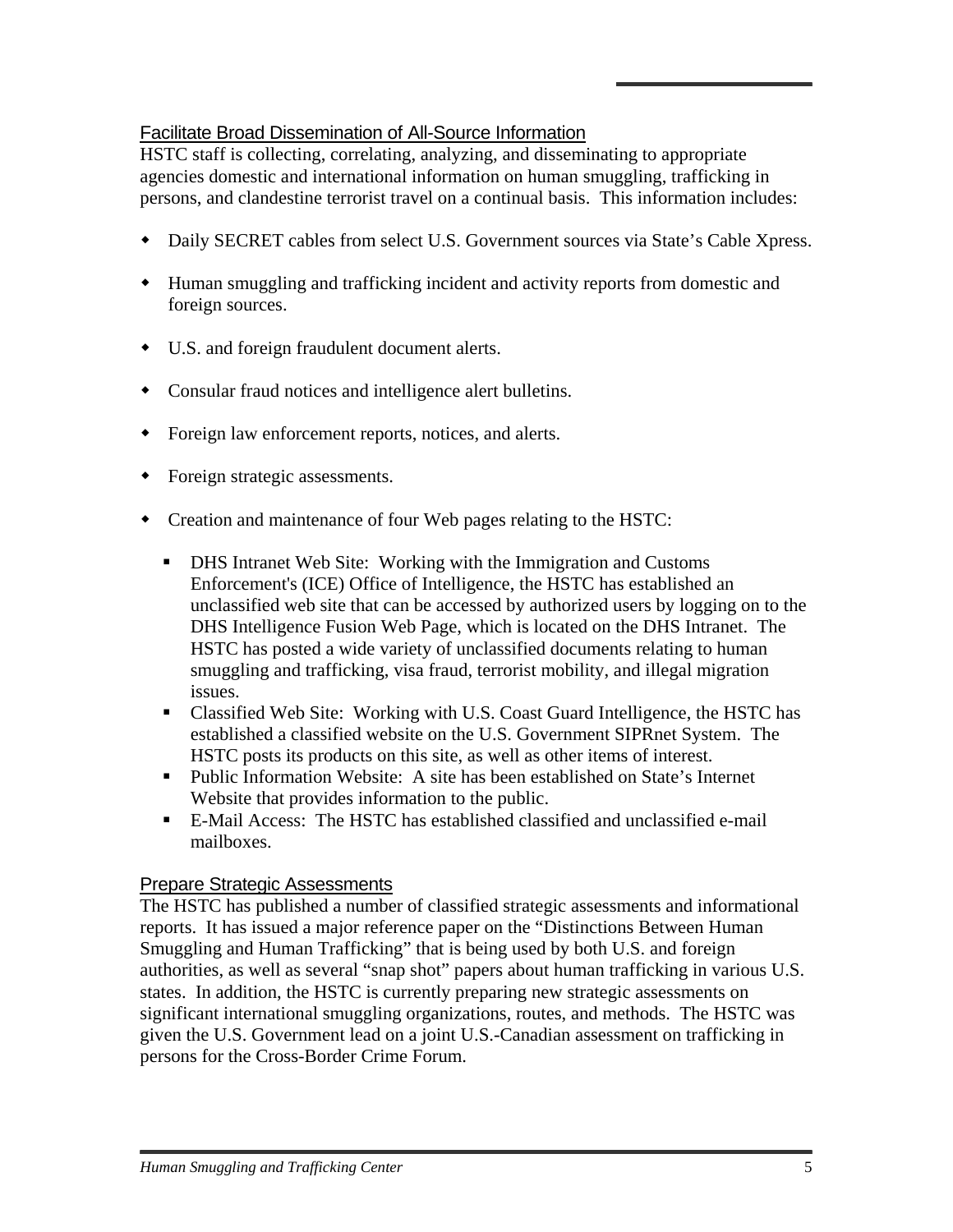## <span id="page-9-0"></span>Identify Issues for Possible Enhanced Interagency Coordination/Attention

The HSTC identifies issues related to human smuggling, trafficking in persons, and terrorist travel for referral to relevant agencies or interagency organizations for consideration and action, as appropriate. These issues will often have multiple domestic and foreign dimensions. The HSTC:

- Participates in the National Security Council's Policy Coordination Committee on International Organized Crime and its subgroups.
- Represents the United States at selected international conferences.
- Has briefed Congressional staff and various agencies' senior management.
- Reviews and comments on proposed legislation, testimony, regulations, and policies on a regular basis.

#### Coordinate and/or Otherwise Support Select Initiatives

To support, coordinate, and deconflict investigative and other domestic or international initiatives, the HSTC has been active in a number of areas:

- Supporting a major investigative initiative involving South American human smuggling organizations.
- Hosting sensitive briefings about international smuggling organizations that may have ties to terrorist travel.
- Hosting the Bilateral US-Russian Working Group on Trafficking in Persons (an agreed bilateral step emanating from the G-8 Sea Island Summit.)
- Assisting in the coordination of DHS and DOJ projects under the \$50 million Presidential Initiative on Trafficking in Persons.
- Briefing the Senior Policy Operations Group, which coordinates U.S. anti-trafficking activities related to National Security Presidential Directive (NSPD-22), regarding the HSTC's activities to address human trafficking.
- Supporting the efforts of the Interagency Working Group on Migrant Smuggling and Trafficking in Persons and its sub-groups.
- Participating in the DHS Trafficking in Persons Working Group.

#### **Meeting the Mandates**

While § 7202 of the IRTPA mandates that the HSTC shall be operated in accordance with the HSTC Charter, it also significantly increased the HSTC's responsibilities. The original intent for the HSTC, as expressed in the interagency Charter, was to foster greater integration and overall effectiveness in U.S. enforcement and other response efforts and promote similar intensified efforts by foreign governments and international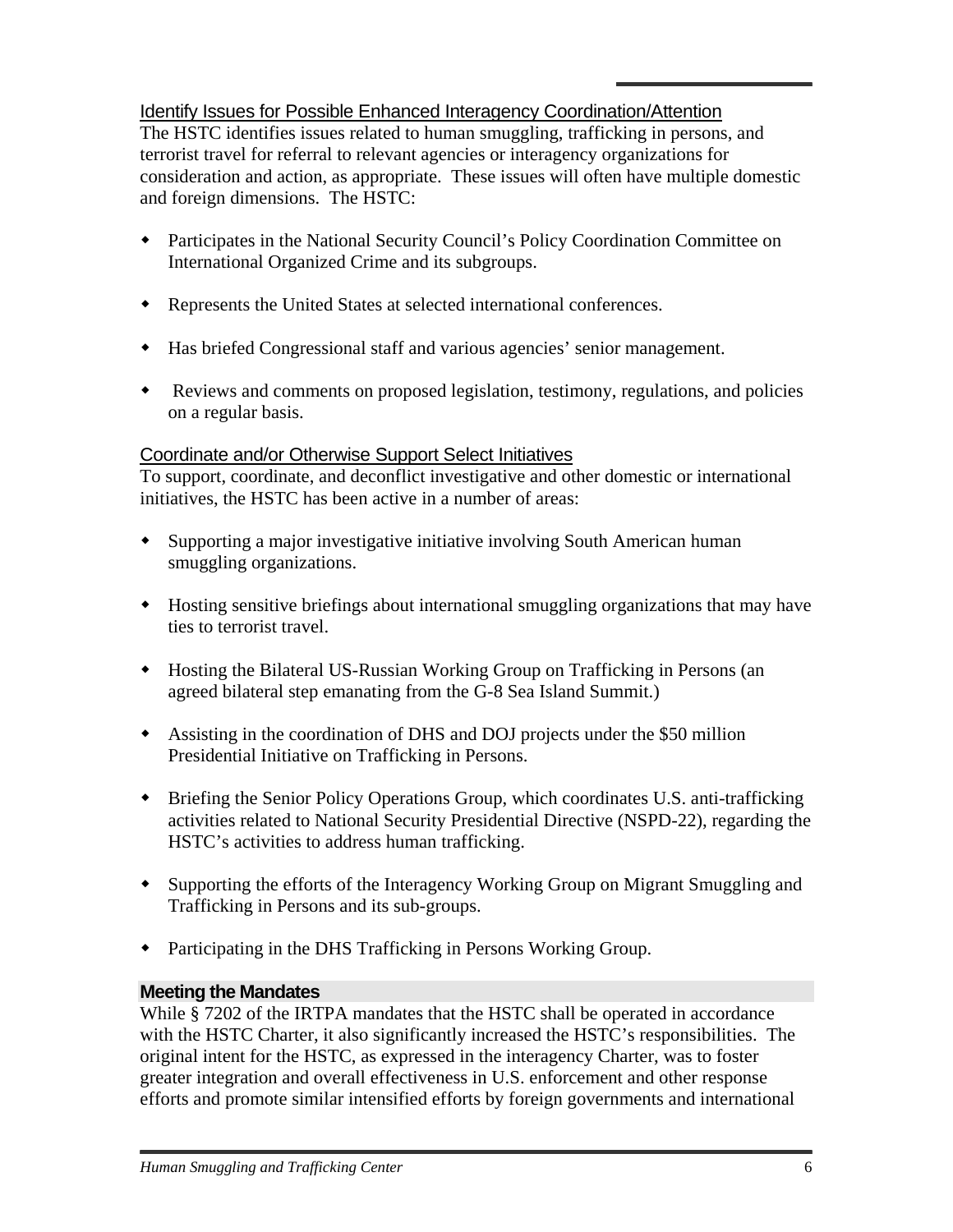<span id="page-10-0"></span>organizations to combat the separate but related issues of human smuggling, human trafficking, and clandestine terrorist travel. $4$  While these remain core missions of the HSTC, the IRTPA refocused how the HSTC is to achieve these goals by mandating it to:

- Serve as the **focal point** for interagency efforts to address terrorist travel.
- Serve as a **clearinghouse** for *all* relevant information from *all* Federal Government agencies.
- **Ensure cooperation** among all relevant federal agencies to improve effectiveness and to convert all related information into tactical, operational, and strategic intelligence for use in combating these illegal activities.

## **Serving as Focal Point and Clearinghouse**

Under the combined requirements of the IRTPA and the Charter, the HSTC is directed to receive, collate, analyze, synthesize, and disseminate all information from all relevant federal agencies, foreign authorities, international organizations, and other sources on human smuggling, human trafficking, and criminal support to terrorist travel. The HSTC will turn this information into tactical, operational, and strategic intelligence intended to improve effectiveness in U.S. Government response efforts. The HSTC will serve not only as a source of information, but also as a source of guidance and coordination in the fight against human trafficking, human smuggling, and criminal support of terrorist travel. Government entities will be able to come to the HSTC for information on these areas of concern, and the HSTC is authorized to request specific information from all other federal agencies that share in the responsibility to combat these criminal activities. Additionally, the HSTC will pursue collaborative relationships with appropriate foreign authorities and international organizations to obtain information and promote efforts against these criminal activities. In coming months, the HSTC will build a relationship with the new office of the Director of National Intelligence (DNI).

#### Operational and Tactical Intelligence

To produce operational and tactical intelligence, the HSTC will review incoming information from appropriate sources to selectively identify, assess, and monitor methods, networks, organizations, and individuals involved in terrorist mobility, human smuggling, and trafficking in persons. HSTC personnel will match this information with existing data and synthesize and analyze the body of information to provide tactical and operational support to law enforcement. This information will be shared routinely with the relevant agencies to promote coordination and cooperation and hence improved effectiveness of the U.S. Government's efforts. When appropriate, the HSTC will bring together agencies that are targeting the same or related individuals and/or organizations to aid in coordination and deconfliction. The HSTC will support and exchange information with the NCTC, other U.S. agencies, and interagency centers. It will exchange, as appropriate, information with foreign authorities and international organizations fighting terrorism, trafficking in persons, and human smuggling.

<span id="page-10-1"></span> $\overline{a}$ <sup>4</sup> *Human Smuggling and Trafficking Center Charter*, July 9, 2004, pg. 4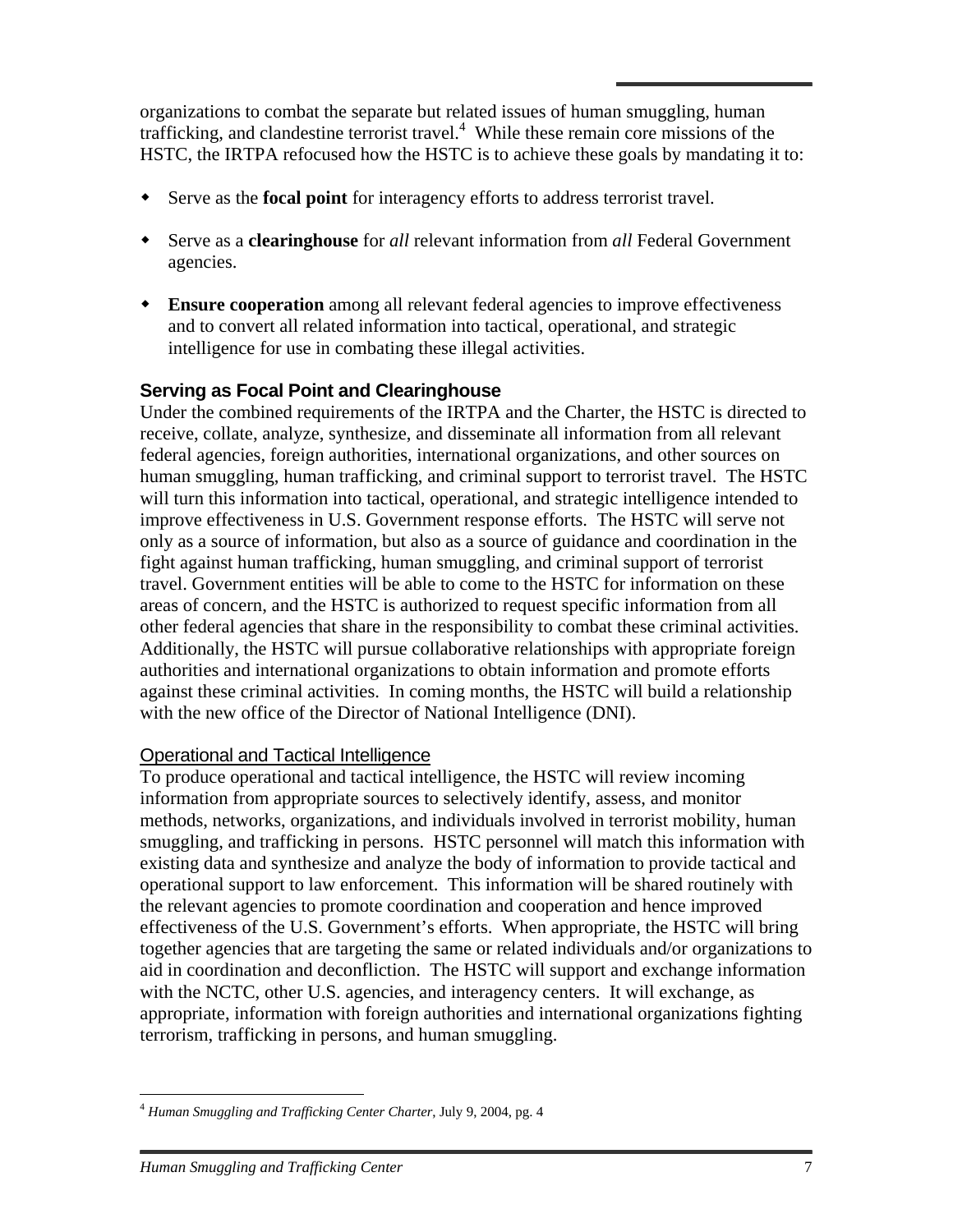<span id="page-11-0"></span>Upon request, the HSTC may coordinate anti-smuggling, anti-trafficking, or anti-illicit travel initiatives and response actions, if appropriate. This may include:

- Establishing cooperative partnerships with foreign authorities or international organizations to deter, disrupt, and dismantle criminal enterprises involved in human smuggling, fraudulent document production, and human trafficking activity.
- Providing other support to initiatives or response actions being conducted or coordinated by members of the U.S. Government community of interest.

## Strategic Intelligence

While both tactical and operational intelligence are generally immediate and time sensitive, strategic intelligence is forward-looking, designed to help identify potential threats, concerns, and vulnerabilities, as well as methods to counter them. In coordination with its partners, the HSTC will support the development and refinement of related policies and initiatives. It will provide information and critical assessments to help agencies prioritize law enforcement and intelligence-collection targets, diplomatic actions, and foreign assistance. The HSTC products will help guide resource-allocation for law enforcement, diplomatic, foreign assistance, and other actions. Additionally, the IRTPA requires the HSTC to prepare and submit to Congress, on an annual basis, a strategic assessment regarding vulnerabilities in the United States and foreign travel system that may be exploited by international terrorists, human smugglers and traffickers, and their facilitators. As detailed in this report, the HSTC will require significantly increased staffing, access to data systems, related resources, and agreed procedures for sharing information with federal agencies before it will be capable of fully carrying out this statutory requirement.

## **Ensuring Cooperation**

The IRTPA requires the HSTC to "ensure cooperation" among all relevant agencies of the Federal Government. To meet this requirement, the HSTC will foster a collaborative environment through full-time participation by federal policy, law enforcement, diplomatic, and intelligence agencies that share responsibilities for combating human smuggling, trafficking in persons, and clandestine terrorist travel. The HSTC will have appropriate access to relevant U.S. Government information, both through established regular channels and through the ongoing interaction with assigned professional staff and their parent agencies.

The HSTC will report annually to the Secretary of State, Secretary of Homeland Security, and the Attorney General on the cooperation and support afforded the HSTC by participating agencies, as well as any informational gaps that may require new or revised collection efforts. The report will be shared with the Director of National Intelligence.

## **Staffing**

A professional workforce is fundamental to fulfilling the mission and goals of the HSTC. This staff will represent relevant policy, law enforcement, diplomatic, and intelligence agencies of the Federal Government involved in monitoring and controlling the movement of people across international borders. Their efforts in facilitating legal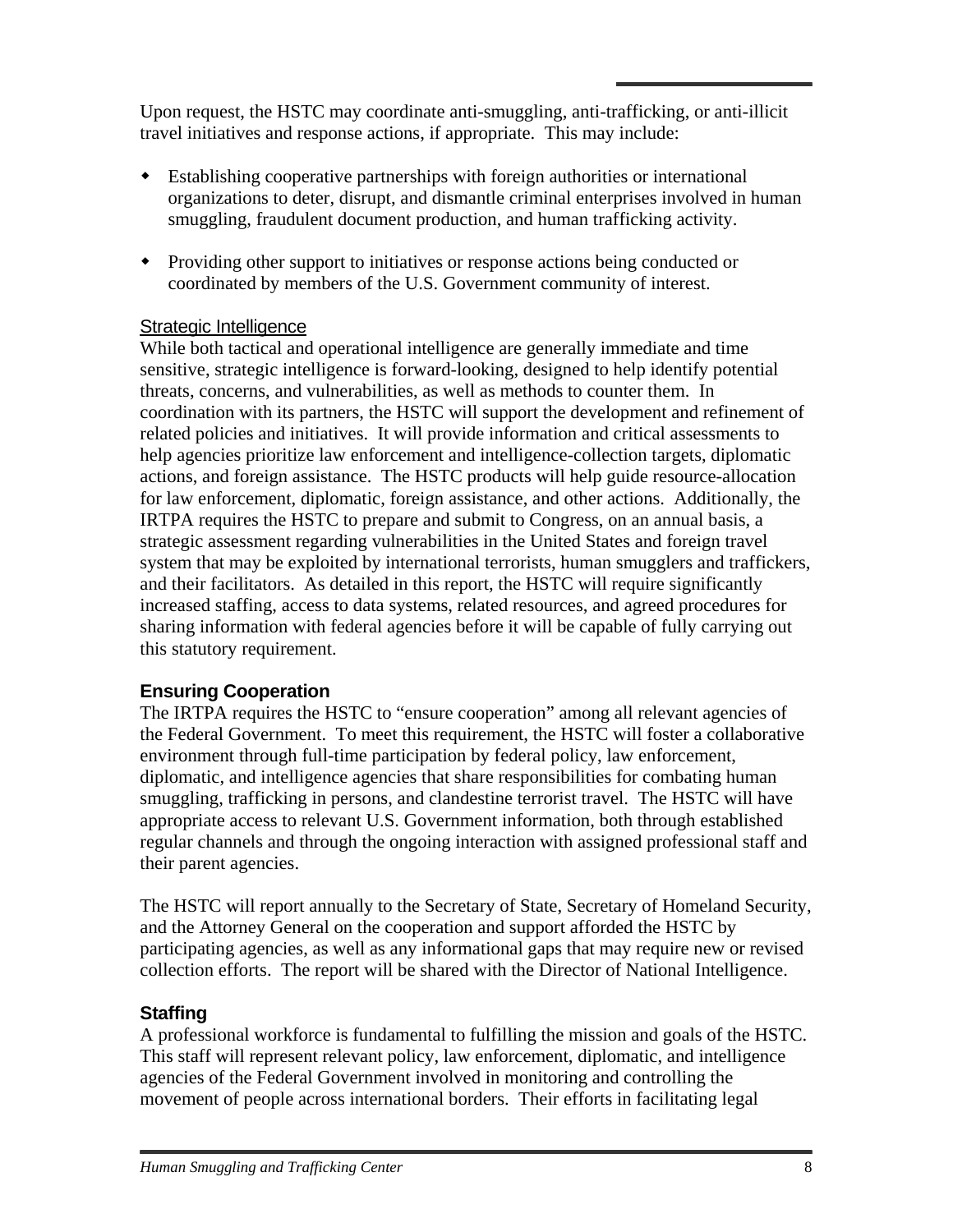<span id="page-12-0"></span>movement and stopping illegal movement are the foundations of the U.S. Government's battle against terrorist mobility, human smuggling, and human trafficking. Bringing their unique knowledge, authorities, and skills together in a single, focused effort will forge a tool that will become a standard in effective intelligence-based enforcement and security.

#### Participating Agencies

There are many federal agencies and components that share the responsibilities for addressing clandestine terrorist travel and facilitation, human smuggling, or trafficking in persons. These agencies include:

- **Department of Homeland Security**: Immigration and Customs Enforcement (ICE), Customs and Border Protection (CBP), U.S. Coast Guard (USCG), Information Analysis and Infrastructure Protection (IAIP), Citizenship and Immigration Services (CIS), and Transportation Security Administration (TSA).
- **Department of State**: International Narcotics and Law Enforcement Affairs (INL), Diplomatic Security (DS), Consular Affairs (CA), Intelligence and Research (INR), Office to Monitor and Combat Trafficking in Persons (GTIP), and Office of the Coordinator for Counterterrorism. (S/CT).
- **Department of Justice**: Criminal Division (CRM), Civil Rights Division (CRT), Office of Justice Programs (OJP), and Federal Bureau of Investigations (FBI).
- **Intelligence Community not listed above**: National Counterterrorism Center (NCTC), National Security Agency (NSA), National Directorate of Intelligence (NDI), and Central Intelligence Agency (CIA).

Currently, total staffing of the HSTC consists of seven full-time and three part-time personnel. Officers from ICE, INL, and CRM are assigned to the HSTC on a full-time basis. The FBI, USCG, and INL have assigned staff to the HSTC on a part-time basis. Additionally, CRM, CRT, FBI, INL, and the NCTC have either selected candidates and/or announced new or additional positions for full-time appointment to the HSTC.

#### Nature and Type of Expertise

An organization is only as good as its human resources. Participating agencies will bring to the HSTC a variety of training and expertise. To ensure a Center that fulfills its potential, the professional staff will have knowledge and expertise in one or many of the following areas: law enforcement, criminal investigation, criminal law, human and contraband smuggling, human trafficking, national and border security, passenger and cargo control, port security, immigration and consular law and fraud, document fraud, money laundering (including financial analysis), immigration benefits, asylum and refugee programs, transportation systems and security, transnational organized crime, physical and information security, passport and visa issuance, foreign assistance, foreign policy, diplomacy, anti-corruption, and physical and information security. They will have professional training as criminal investigators, border patrol agents, inspectors, intelligence analysts, intelligence collectors, document specialists, consular affairs officers, attorneys, foreign service officers, immigration officers, and a wide variety of program analysts and specialists.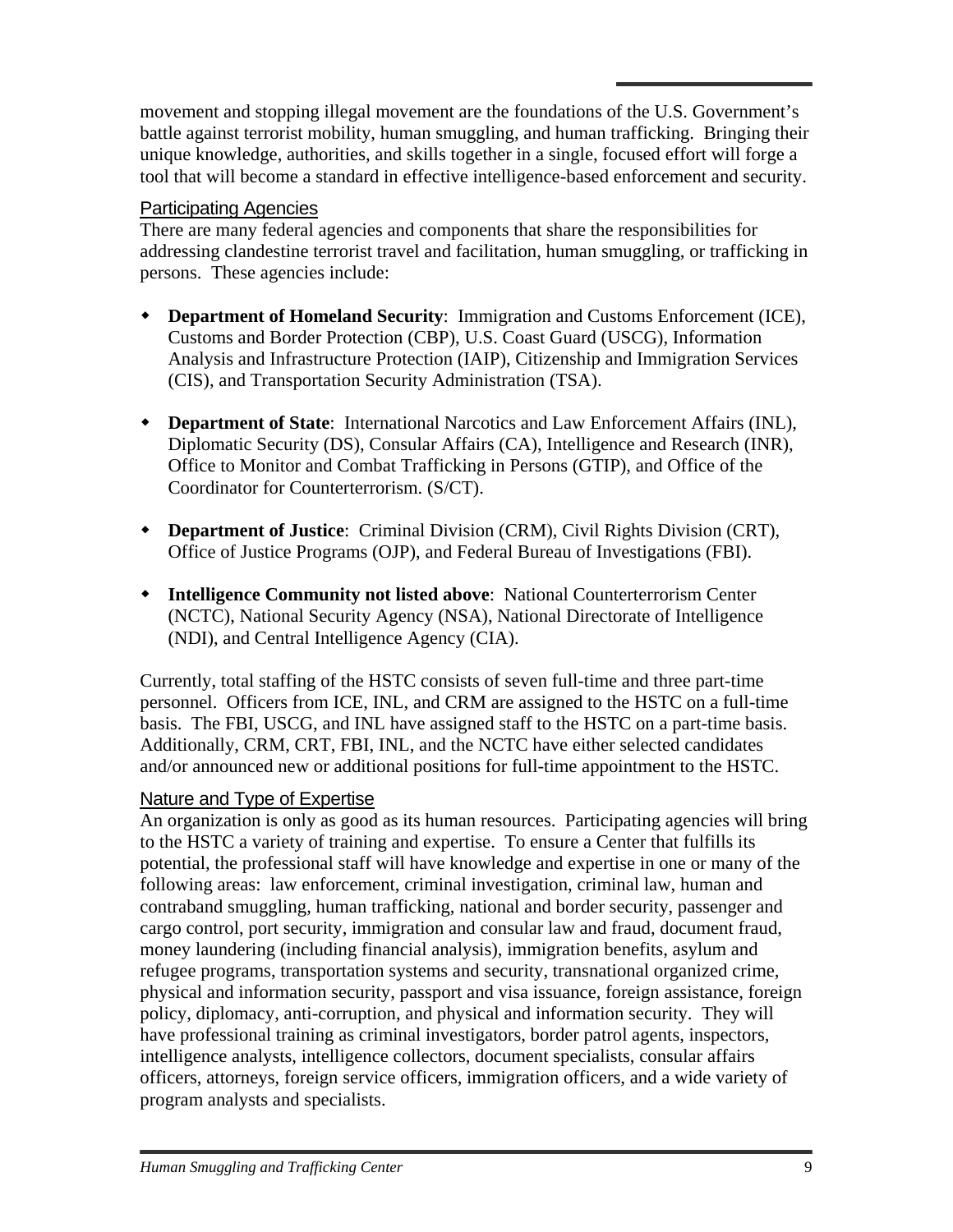## <span id="page-13-0"></span>**Data Systems and Analytical Tools**

The HSTC will have appropriate access to relevant information, be able to communicate at required security levels, and have the tools and capabilities to access, analyze, maintain, and disseminate that information. The following systems are either fully functional or are in the process of being made available to appropriate personnel at the HSTC:

- **Department of State**: Joint Worldwide Intelligence Communications System (JWICS); Consolidated Consular Database (CCD); State Department cable system; classified and unclassified communications and data systems.
- **Department of Homeland Security**: Homeland Security Data Network (HSDN); Homeland Security Information Network (HSIN); Treasury Enforcement Communications System (TECS); Intelligence Fusion Page; USCG Unclassified System; USCG Classified (Secret, including SIPRnet and Human Smuggling and Migration database); all immigration-related databases, including CIS, ENFORCE, CLAIMS, etc.
- **Department of Justice**: FBInet and FBI SCION.
- **Intelligence Community not otherwise listed**: CIA data lines and node.

The HSTC plans to have the following systems available to appropriate personnel in the near future:

- Intelligence Community: NSA various systems
- Stoneghost: Critical for secure communications with several U.S. and foreign partners.
- Public Data Warehouses (via contract)

In addition to having access to the above systems, the HSTC will examine the possibility of developing databases and applications to help meet its mandates, especially as they relate to serving as a "clearinghouse" of all relevant information. For example, the U.S. Government currently has no central repository for information on human smugglers and/or traffickers or their facilitators. The existing data resides segmented in multiple systems, in multiple agencies, and in multiple classification levels. Ultimately the creation and maintenance of such a database could greatly improve the effectiveness of the Federal Government's efforts to combat clandestine terrorist travel and facilitation, human smuggling, and trafficking in persons. This potential database could be the foundation for successfully converting the government's information into actionable intelligence that can drive law enforcement, diplomacy, foreign assistance, and other actions. The HSTC may be the logical location for such a database.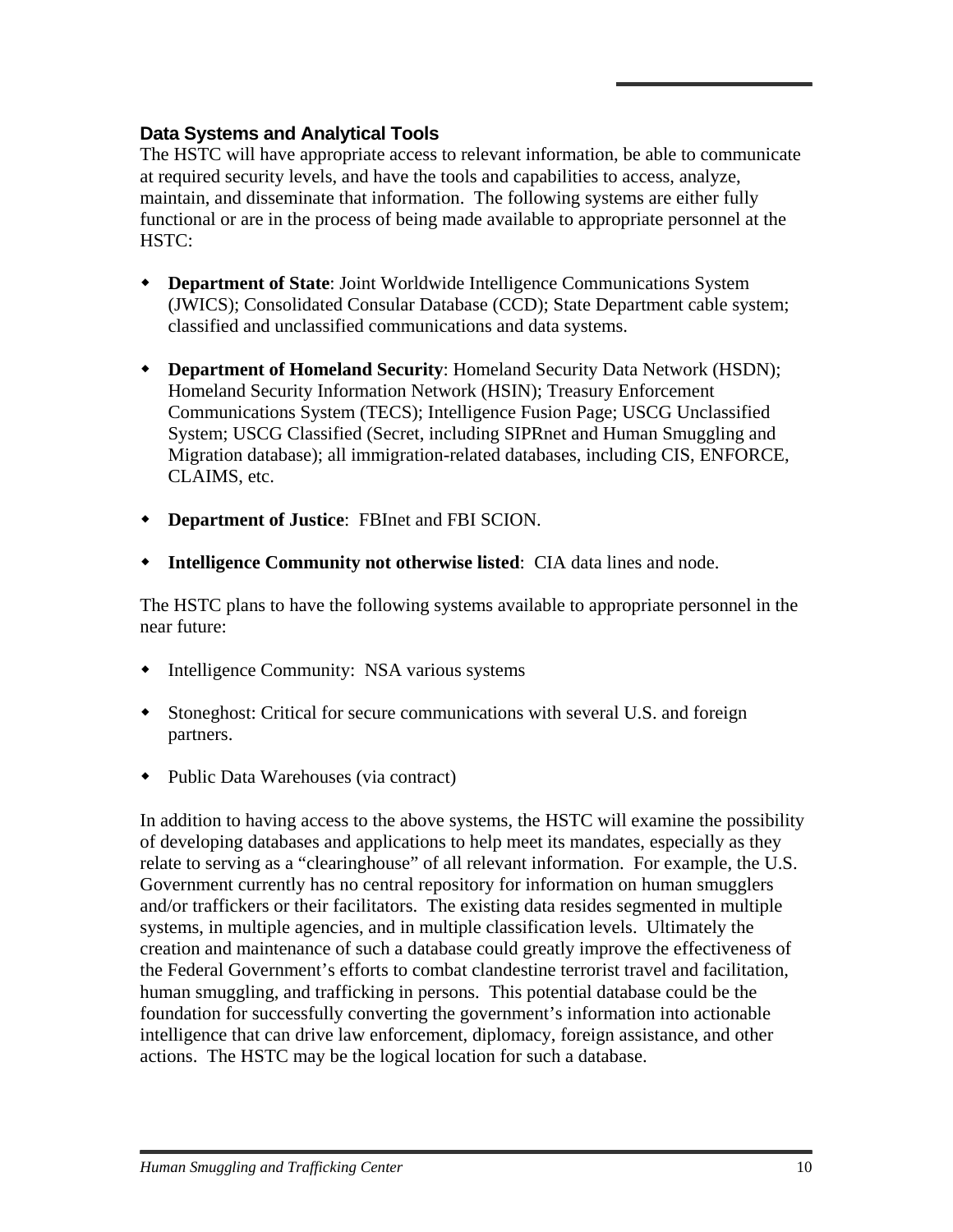#### <span id="page-14-0"></span>**Conclusion**

The HSTC was established to meet three inextricably intertwined international threats to national security or human rights, all of which tend to have the common denominator of illicit or fraudulent travel. These threats - human smuggling, trafficking in persons, and criminal support of clandestine terrorist travel - are serious concerns for the United States. Clandestine travel is as much an enabler of terrorism as is terrorist financing. Criminal support of terrorist mobility can assist terrorists with entering the United States for the purpose of killing Americans or our friends.

The Executive Branch of the United States Government and the Congress identified a critical vulnerability in United States defenses against these threats – which is the lack of an interagency mechanism to share vital information across agency and institutional lines. Information sharing can be one of our greatest weapons against the international criminal travel industry that threatens security and the rule of law. The HSTC interagency fusion center was established to break down interagency barriers, thus creating a seamless web of information, and helping to turn that information into action against human smuggling, human trafficking, and criminal facilitation of terrorist travel.

The HSTC supports global efforts against vast networks of sophisticated criminal enterprises and corrupt foreign public officials, that enslave victims, threaten the rule of law, and provide support to international terrorists. A well established, well resourced, and strongly staffed HSTC will support the NCTC, as well as the Departments of State, Justice, and Homeland Security, and other federal agencies. To ensure success, the HSTC will continue to pursue the necessary tools, including a funding mechanism, increased personnel, continued development of information and physical infrastructure, and the development of cooperative relationships with the community of interest. Working with its partners, the HSTC will be an efficient and effective weapon against human smugglers, human traffickers, and terrorist travel facilitators.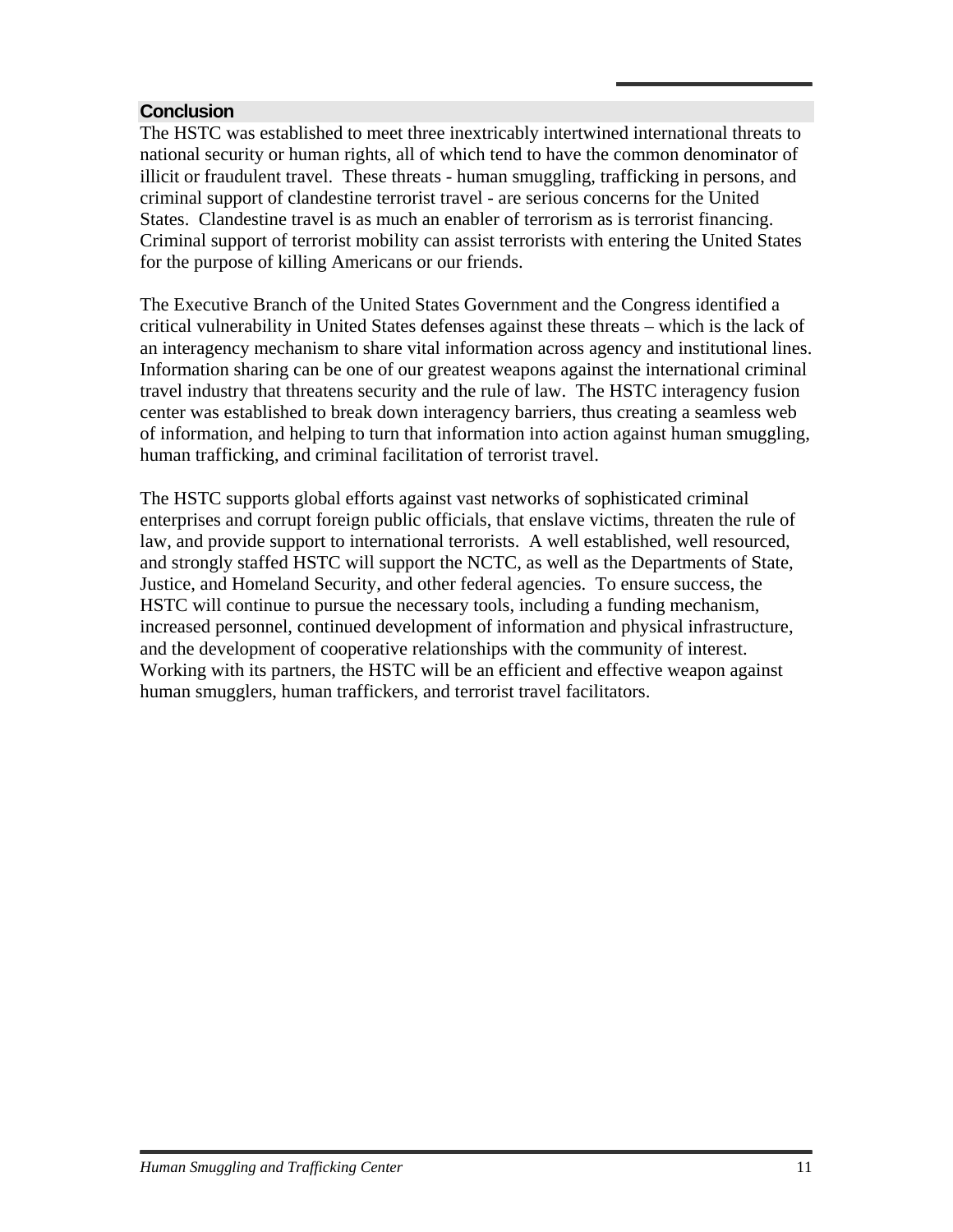#### **Attachment A**

#### <span id="page-15-0"></span>**INTELLIGENCE REFORM AND TERRORISM PREVENTION ACT OF 2004**

#### **TITLE VII—IMPLEMENTATION OF 9/11 COMMISSION RECOMMENDATIONS**

#### *Subtitle B—Terrorist Travel and Effective Screening*

*SEC. 7201. COUNTERTERRORIST TRAVEL INTELLIGENCE.* 

*(a) FINDINGS.—Consistent with the report of the National Commission on Terrorist Attacks Upon the United States, Congress makes the following findings:* 

*(1) Travel documents are as important to terrorists as weapons since terrorists must travel clandestinely to meet, train, plan, case targets, and gain access to attack sites.* 

*(2) International travel is dangerous for terrorists because they must surface to pass through regulated channels, present themselves to border security officials, or attempt to circumvent inspection points. (3) Terrorists use evasive, but detectable, methods to travel, such as altered and counterfeit passports and visas, specific travel methods and routes, liaisons with corrupt government officials, human smuggling networks, supportive travel agencies, and immigration and identity fraud.* 

*(4) Before September 11, 2001, no Federal agency systematically analyzed terrorist travel strategies. If an agency had done so, the agency could have discovered the ways in which the terrorist predecessors to al Qaeda had been systematically, but detectably, exploiting weaknesses in our border security since the early 1990s.* 

*(5) Many of the hijackers were potentially vulnerable to interception by border authorities. Analyzing their characteristic travel documents and travel patterns could have allowed authorities to intercept some of the hijackers and a more effective use of information available in government databases could have identified some of the hijackers.* 

*(6) The routine operations of our immigration laws and the aspects of those laws not specifically aimed at protecting against terrorism inevitably shaped al Qaeda's planning and opportunities.* 

*(7) New insights into terrorist travel gained since September 11, 2001, have not been adequately integrated into the front lines of border security. (8) The small classified terrorist travel intelligence collection and analysis program currently in place has produced useful results and should be expanded. (b) STRATEGY.—* 

*(1) IN GENERAL.—Not later than 1 year after the date of enactment of this Act, the Director of the National Counterterrorism Center shall submit to Congress unclassified and classified versions of a strategy for combining terrorist travel intelligence, operations, and law enforcement into a cohesive effort to intercept terrorists, find terrorist travel facilitators, and constrain terrorist mobility domestically and internationally. The report to Congress should include a description of the actions taken to implement the strategy and an assessment regarding vulnerabilities within the United States and foreign travel systems that may be exploited by international terrorists, human smugglers and traffickers, and their facilitators. (2) COORDINATION.—The strategy shall be developed in coordination with all relevant Federal agencies.* 

*(3) CONTENTS.—The strategy may address—* 

*(A) a program for collecting, analyzing, disseminating, and utilizing information and intelligence regarding terrorist travel tactics and methods, and outline which Federal intelligence, diplomatic, and law enforcement agencies will be held accountable for implementing each element of the strategy;* 

 *(B) the intelligence and law enforcement collection, analysis, operations, and reporting required to identify and disrupt terrorist travel tactics, practices, patterns, and trends, and the terrorist travel facilitators, document forgers, human smugglers, travel agencies, and corrupt border and transportation officials who assist terrorists;* 

*(C) the training and training materials required by consular, border, and immigration officials to effectively detect and disrupt terrorist travel described under subsection (c)(3);*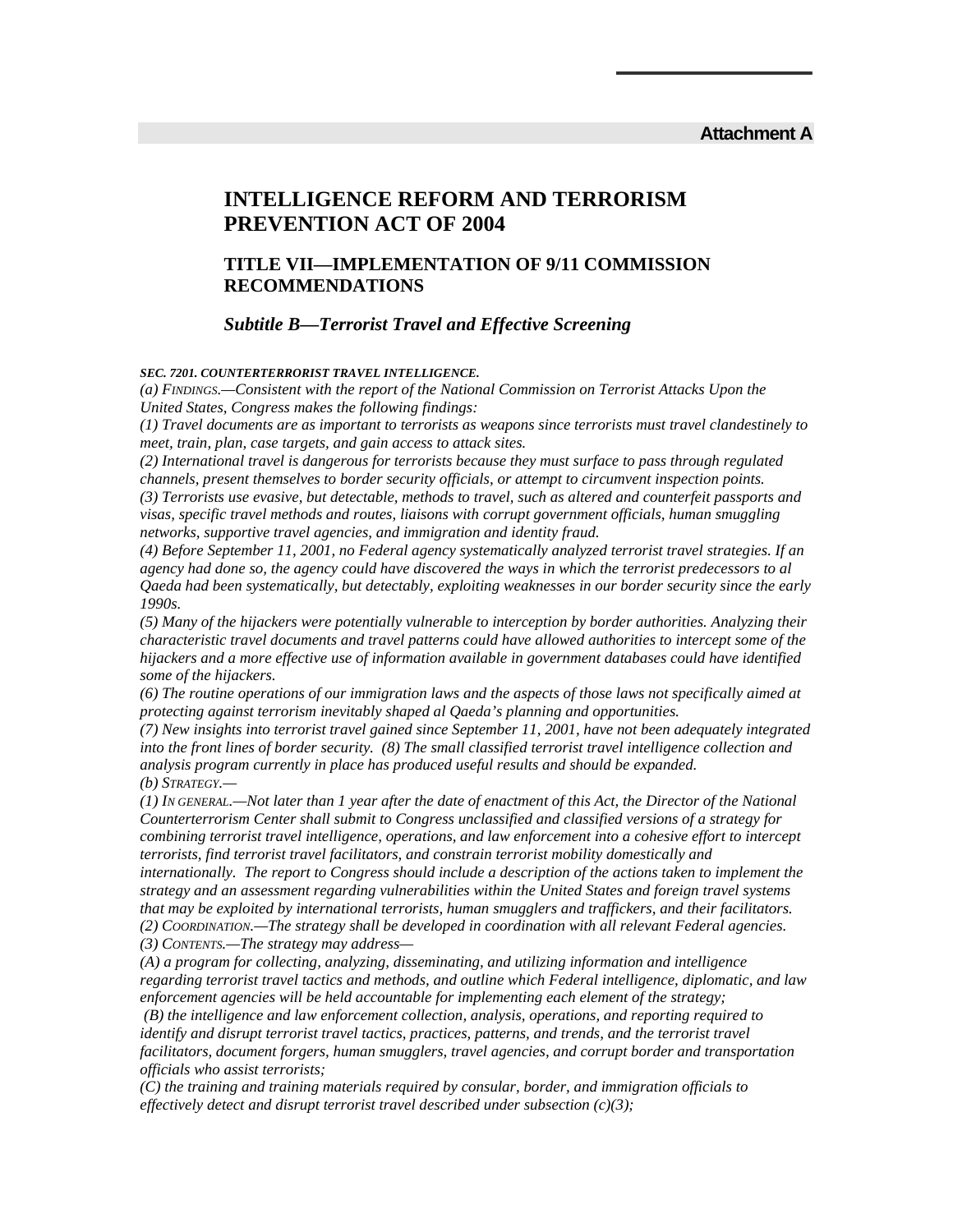*(D) the new technology and procedures required and actions to be taken to integrate existing counterterrorist travel document and mobility intelligence into border security processes, including consular, port of entry, border patrol, maritime, immigration benefits, and related law enforcement activities;* 

*(E) the actions required to integrate current terrorist mobility intelligence into military force protection measures;* 

*(F) the additional assistance to be given to the interagency Human Smuggling and Trafficking Center for purposes of combating terrorist travel, including further developing and expanding enforcement and operational capabilities that address terrorist travel;* 

*(G) the actions to be taken to aid in the sharing of information between the frontline border agencies of the Department of Homeland Security, the Department of State, and classified and unclassified sources of counterterrorist travel intelligence and information elsewhere in the Federal Government, including the Human Smuggling and Trafficking Center;* 

*(H) the development and implementation of procedures to enable the National Counterterrorism Center, or its designee, to timely receive terrorist travel intelligence and documentation obtained at consulates and ports of entry, and by law enforcement officers and military personnel;* 

*(I) the use of foreign and technical assistance to advance border security measures and law enforcement operations against terrorist travel facilitators;* 

*(J) the feasibility of developing a program to provide each consular, port of entry, and immigration benefits office with a counterterrorist travel expert trained and authorized to use the relevant authentication technologies and cleared to access all appropriate immigration, law enforcement, and intelligence databases;* 

*(K) the feasibility of digitally transmitting suspect passport information to a central cadre of specialists, either as an interim measure until such time as experts described under subparagraph (J) are available at consular, port of entry, and immigration benefits offices, or otherwise;* 

*(L) the development of a mechanism to ensure the coordination and dissemination of terrorist travel intelligence and operational information among the Department of Homeland Security, the Department of State, the National Counterterrorism Center, and other appropriate agencies;* 

*(M) granting consular officers and immigration adjudicators, as appropriate, the security clearances necessary to access law enforcement sensitive and intelligence databases; and* 

*(N) how to integrate travel document screening for terrorism indicators into border screening, and how to integrate the intelligence community into a robust travel document screening process to intercept terrorists.*

#### *SEC. 7202. ESTABLISHMENT OF HUMAN SMUGGLING AND TRAFFICKING CENTER.*

*(a) ESTABLISHMENT.—There is established a Human Smuggling and Trafficking Center (referred to in this section as the ''Center'').*

*(b) OPERATION.—The Secretary of State, the Secretary of Homeland Security, and the Attorney General shall operate the Center in accordance with the Memorandum of Understanding entitled,' Human Smuggling and Trafficking Center (HSTC), Charter''.* 

*(c) FUNCTIONS.—In addition to such other responsibilities as the President may assign, the Center shall— (1) serve as the focal point for interagency efforts to address terrorist travel;* 

*(2) serve as a clearinghouse with respect to all relevant information from all Federal Government agencies in support of the United States strategy to prevent separate, but related, issues of clandestine terrorist travel and facilitation of migrant smuggling and trafficking of persons; (3) ensure cooperation among all relevant policy, law enforcement, diplomatic, and intelligence agencies of the Federal Government to improve effectiveness and to convert all information available to the Federal Government relating to clandestine terrorist travel and facilitation, migrant smuggling, and trafficking of persons into tactical, operational, and strategic intelligence that can be used to combat such illegal activities; and (4) prepare and submit to Congress, on an annual basis, a strategic assessment regarding vulnerabilities in the United States and foreign travel system that may be exploited by international terrorists, human smugglers and traffickers, and their facilitators.* 

*(d) REPORT.—Not later than 180 days after the date of enactment of this Act, the President shall transmit to Congress a report regarding the implementation of this section, including a description of the staffing and resource needs of the Center.*

*(e) RELATIONSHIP TO THE NCTC.—As part of its mission to combat terrorist travel, the Center shall work to support the efforts of the National Counterterrorism Center.*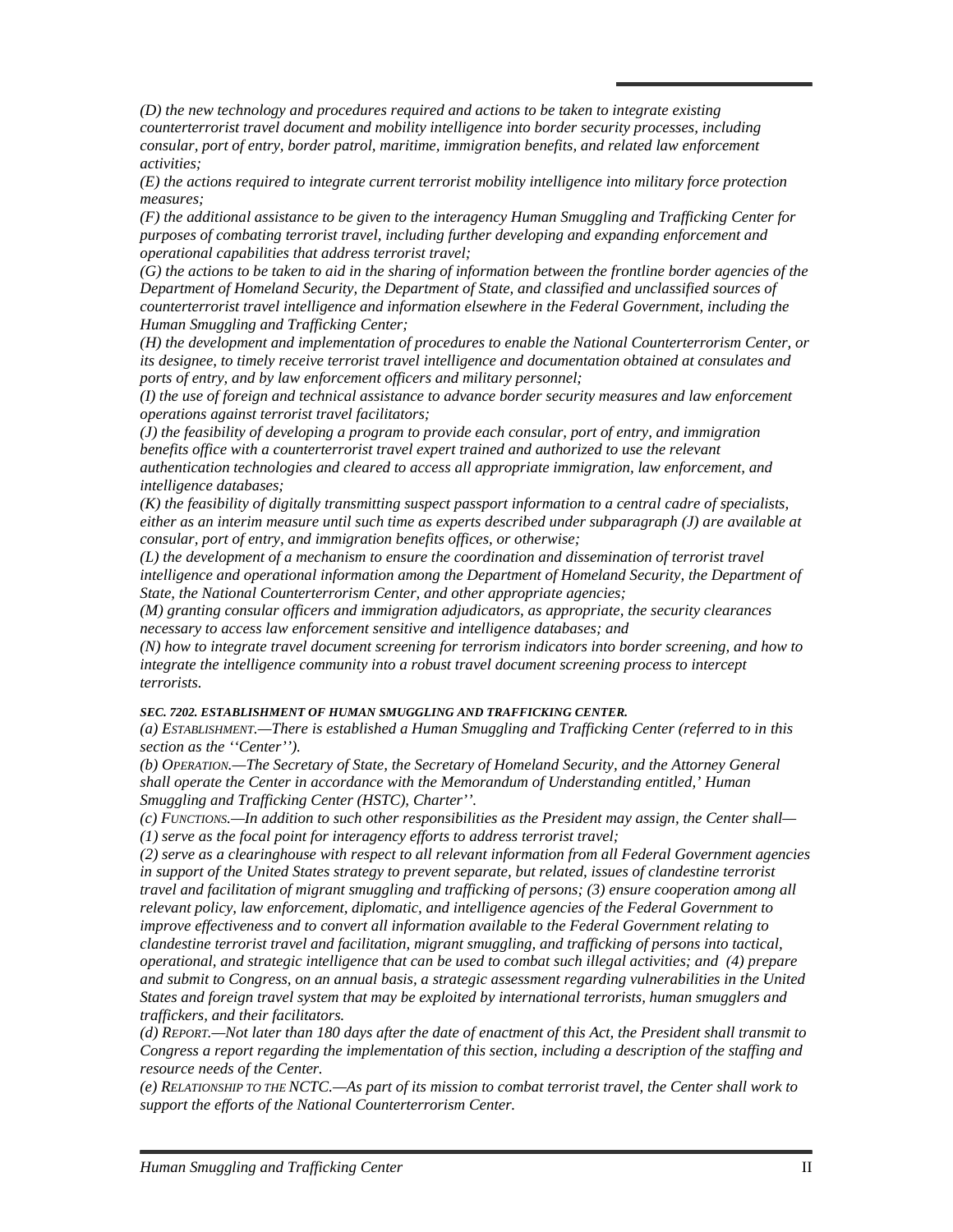<span id="page-17-0"></span>

## HUMAN SMUGGLING AND TRAFFICKING CENTER (HSTC) **Charter**

## **Introduction**

The related global problems of migrant smuggling, trafficking in persons and clandestine terrorist travel are increasingly significant both in terms of the human tragedy they represent and their impact on national security, primarily with respect to terrorism, crime, health and welfare, and border control. Notwithstanding recent progress in combating these global problems, there remains additional work to be done before the U.S. Government response effort is fully commensurate with the seriousness of these national security threats. Furthermore, the attacks of September 11, 2001 and the war on terrorism have necessitated a reappraisal of the United States Government's response to terrorist travel and the role of the Human Smuggling and Trafficking Center ("The Center").

One clear need is to improve the effectiveness of ongoing interagency efforts, particularly in supporting the conversion of intelligence into appropriate enforcement and other response actions. With this in mind, the Secretary of State, the Secretary of Homeland Security and the Attorney General are hereby jointly re-establishing the Human Smuggling and Trafficking Center to achieve greater integration and overall effectiveness in U.S. Government enforcement and other response efforts and to promote intensified efforts by foreign governments and international organizations to combat these problems.

#### **Background**

While at their core distinct phenomena, the global problems of migrant smuggling, trafficking in persons and clandestine terrorist travel share a number of characteristics, particularly the underlying organized crime activity and the human suffering experienced by those who are victims. Each year, hundreds of thousands of illegal migrants are moved by international smuggling organizations, often in harsh or even inhuman transit conditions, from their countries of origin to the United States. UN estimates indicate that human smuggling has grown to a \$10 billion per year global criminal industry. Concern is growing that terrorist organizations have tapped or will tap into this global criminal infrastructure. Alien smugglers and fraudulent document providers use their skills to facilitate the movement of terrorists across international borders. Trafficking in persons, with women and children the predominant targets of criminal enterprises occurs both within countries and across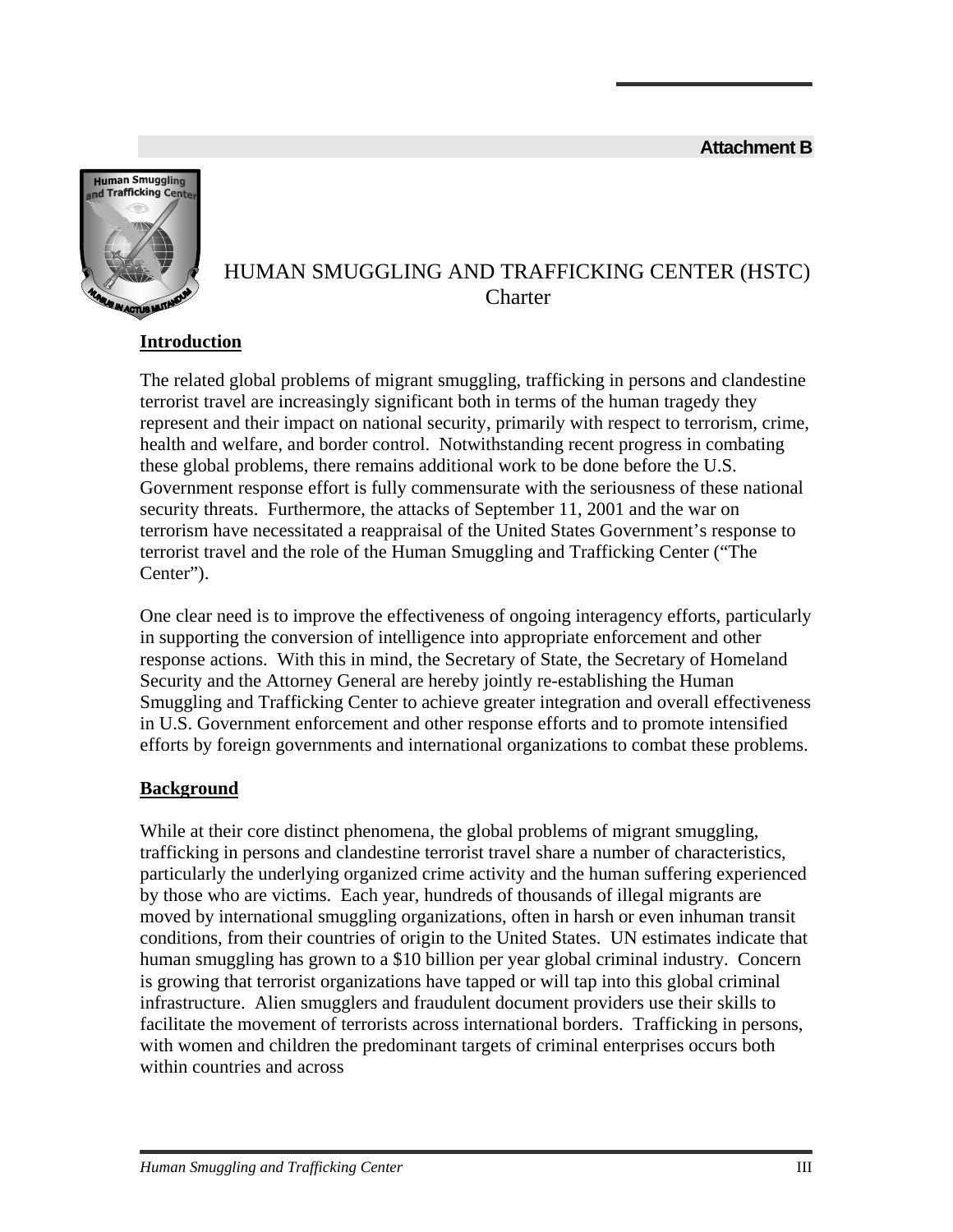borders. It involves an estimated 800,000 to 900,000 individuals trafficked across international borders each year. The U.S. Government estimates 18,000 to 20,000 victims are trafficked to the United States annually. These victims are typically forced, coerced or lured through fraud into slavery-like conditions.

Migrant smuggling, trafficking in persons and clandestine terrorist travel are transnational issues that threaten national security. They also raise significant human rights and rule of law concerns. In addition, these problems often involve facilitation by corrupt foreign officials, thereby eroding democratic institutions.

The U.S. Government has been seeking to counter the criminal smuggling and trafficking enterprises, both domestically and internationally, with increasing success. However, the federal agencies involved have all acknowledged that intensified efforts, together with enhanced interagency coordination, are urgently needed to support more effective law enforcement, diplomatic and other actions to counter smugglers and traffickers.

#### **National Policy**

Current U.S. Government policy calls for sustained and coordinated federal agency efforts to address migrant smuggling, trafficking in persons, and clandestine terrorist travel as a matter of national priority. Relevant authorities in this context include the following:

- Presidential Directive on Procedures for Dealing with Non-Military Incidents (PD-27), January 19, 1978;
- PDD/NSC-9, Alien Smuggling, June 18, 1993;
- Presidential Memorandum on Deterring Illegal Immigration, February 7, 1995;
- PDD/NSC-35, Intelligence Priorities, March 2, 1995;
- PDD/NSC-42, International Organized Crime, October 21, 1995;
- Presidential Executive Memorandum on Steps to Combat Violence Against Women and Trafficking in Women and Girls, March 11, 1998;
- President's International Crime Control Strategy, May 1998;
- Victims of Trafficking and Violence Protection Act of 2000, Pub.L. 106-386;
- Presidential Statement of December 15, 2000
- Homeland Security Presidential Directive 2, October 29, 2001
- President's National Security Strategy, September 2002;
- National Security Presidential Directive on Combating Trafficking in Persons (NSPD-22), December 2002;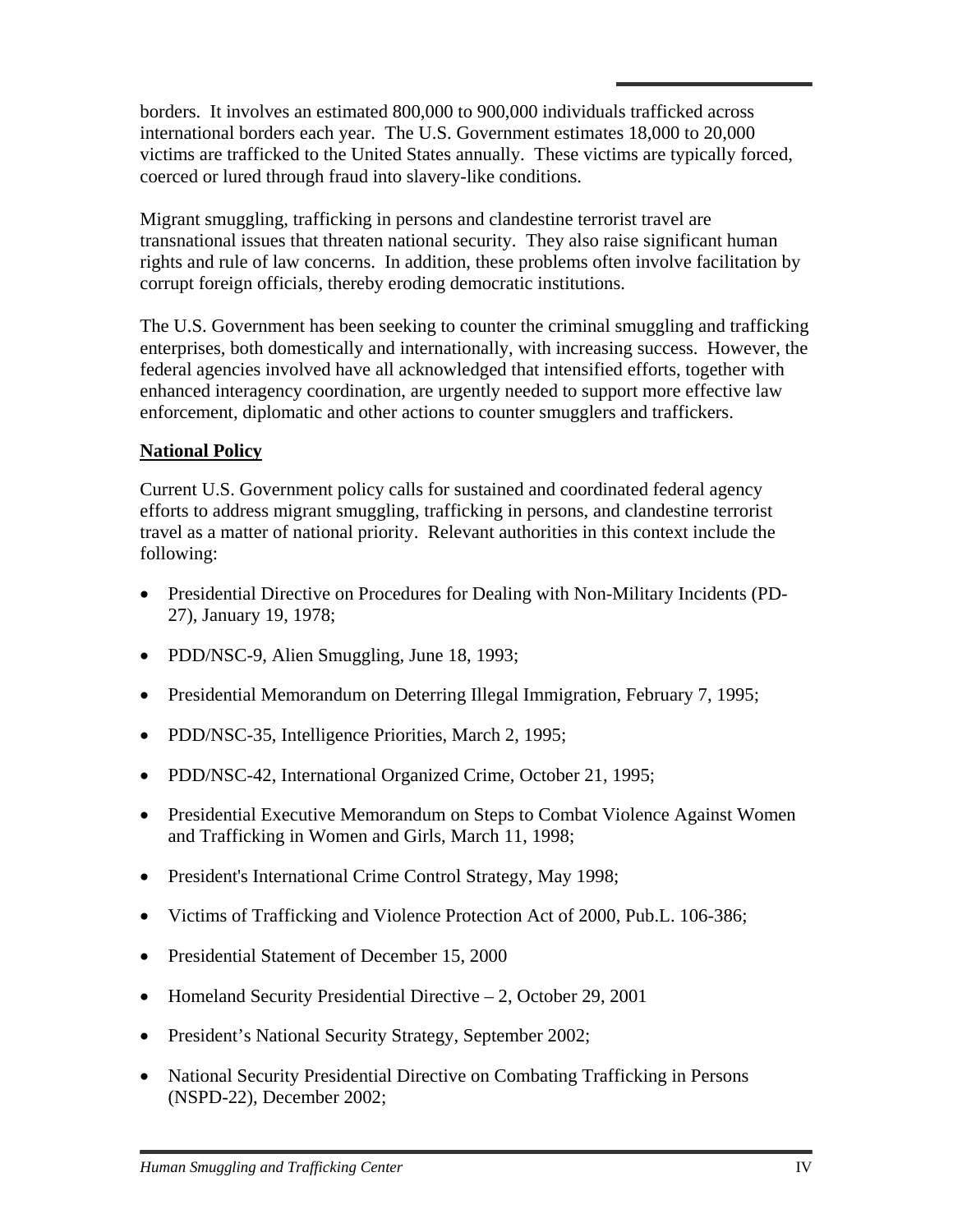- National Strategy for Combating Terrorism, February 2003; and
- Trafficking Victims Protection Reauthorization Act of 2003, Pub.L. 108-193.

#### **Definitions**

Key terms used in this charter are defined as set forth below:

- **Community of Interest:** All of the U.S. Government agencies, including missions abroad, having policy, law enforcement, intelligence, diplomatic and/or administrative responsibilities related to migrant smuggling and/or trafficking in persons; the community of interest includes, but is not limited to, the following: (1) the Departments of State, Defense, Homeland Security, Justice and Labor; (2) various federal law enforcement agencies, including the Directorate of Border and Transportation Security, the Federal Bureau of Investigation, the Coast Guard, and the Diplomatic Security Service; and (3) several national intelligence agencies, including the Central Intelligence Agency and the National Security Agency.
- **Foreign Terrorist Tracking Task Force:** Interagency organization established to provide information that helps keep foreign terrorists and their supporters out of the United States or leads to their exclusion, removal, surveillance, or prosecution.
- **President's Interagency Task Force to Monitor and Combat Trafficking in Persons**: The cabinet-level interagency task force established pursuant to the Victims of Trafficking and Violence Protection Act of 2000 and Executive Order 13257.
- **Senior Policy Operating Group (SPOG):** Interagency group consisting of senior officials designated as representatives of the appointed members of the President's Interagency Task Force to Monitor and Combat Trafficking in Persons. The SPOG includes representatives from the Department of State (DOS), Department of Justice (DOJ), Department of Labor (DOL), Health and Human Services (HHS), Central Intelligence Agency (CIA), Office of Management and Budget (OMB), Agency for International Development (AID), and Department of Homeland Security (DHS), under the leadership of the Department of State's Director of the Office to Monitor and Combat Trafficking in Persons. The SPOG coordinates agency activities regarding policies involving international trafficking in persons.
- **Migrant Smuggling:** The procurement of the illegal entry of a person into a country of which the person is not a national or a permanent resident. Illegal entry means crossing borders without complying with the necessary requirements for legal entry into the relevant country. Note: this definition is derived from that provided in the text of the relevant protocol to the United Nations Convention Against Transnational Organized Crime, 8 U.S.C. 1324.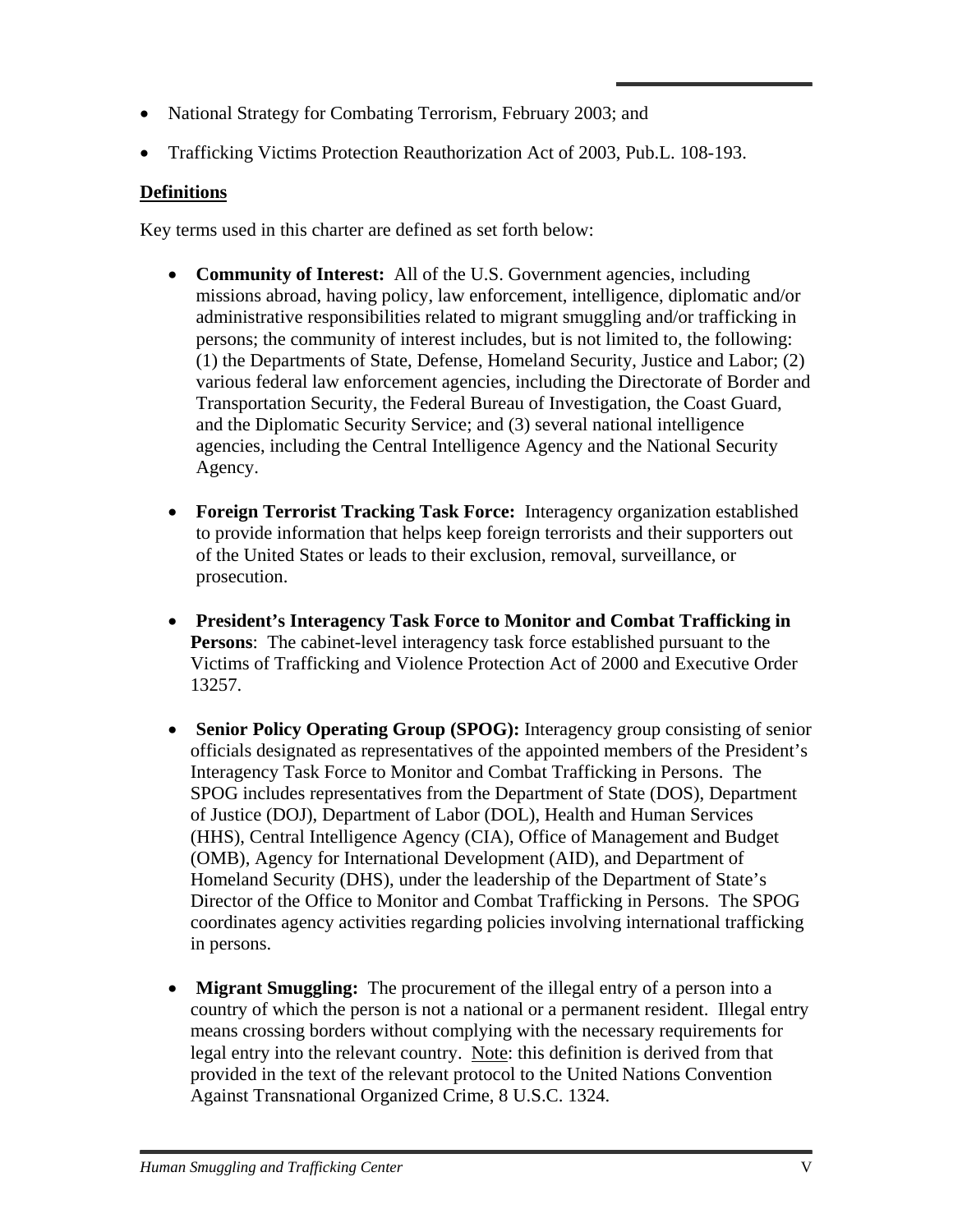- **Migrant Smuggling and Trafficking Interagency Working Group:** The interagency working group established by the National Security Council's Policy Coordination Committee on International Crime as a forum for coordinating increased interagency efforts against the migrant smuggling problem. This working group is co-chaired by the Departments of State and Justice.
- **Office to Monitor and Combat Trafficking in Persons:** The office, which was created pursuant to the Victims of Trafficking and Violence Protection Act, that is responsible for supporting the work of the Presidents Interagency Task Force to Monitor and Combat Trafficking in Persons and the Senior Policy Operating Group.
- **\*Severe Forms of Trafficking in Persons:** A) Sex trafficking in which a commercial sex act is induced by force, fraud, or coercion, or in which the person induced to perform such act has not attained 18 years of age; or B) The recruitment, harboring, transportation, provision, or obtaining of a person for labor or services, through the use of force, fraud, or coercion for the purpose of subjection to involuntary servitude, peonage, debt bondage, or slavery. Note: This definition is derived from that provided in the Trafficking Victims Protection Act of 2000, Pub.L106-386. \*For purposes of this document the term trafficking in persons will be used.
- **Trafficking in Persons and Worker Exploitation Task Force**: The interagency task force, established by the Attorney General and the Secretary of Labor, which has specific responsibility for coordinating investigations and prosecutions of trafficking in persons cases across the United States.
- **Clandestine Terrorist Travel:** Traveling under the radar in true name or in alias in support of a terrorist operation often with the help of the illicit travel, which can either be terrorist or criminal networks.

#### **Purpose**

The Center shall provide information in support of the U.S. strategy to counter migrant smuggling and trafficking of persons, which consists of three primary objectives: (1) prevention and deterrence of smuggling and related trafficking activities; (2) investigation and prosecution of the criminals involved in such activity; and (3) protection of and assistance for victims as provided in applicable law and policy. This three-part, interrelated strategic agenda has both domestic and international components.

The Center is a voluntary joint venture of its participating agencies to foster greater integration and overall effectiveness in U.S. Government enforcement, diplomatic and other response efforts; intensify efforts by foreign governments and international organizations; and to combat migrant smuggling, trafficking in persons, and clandestine terrorist travel. This initiative brings together federal agency representatives from the policy, law enforcement, intelligence, and diplomatic arenas to work together on a full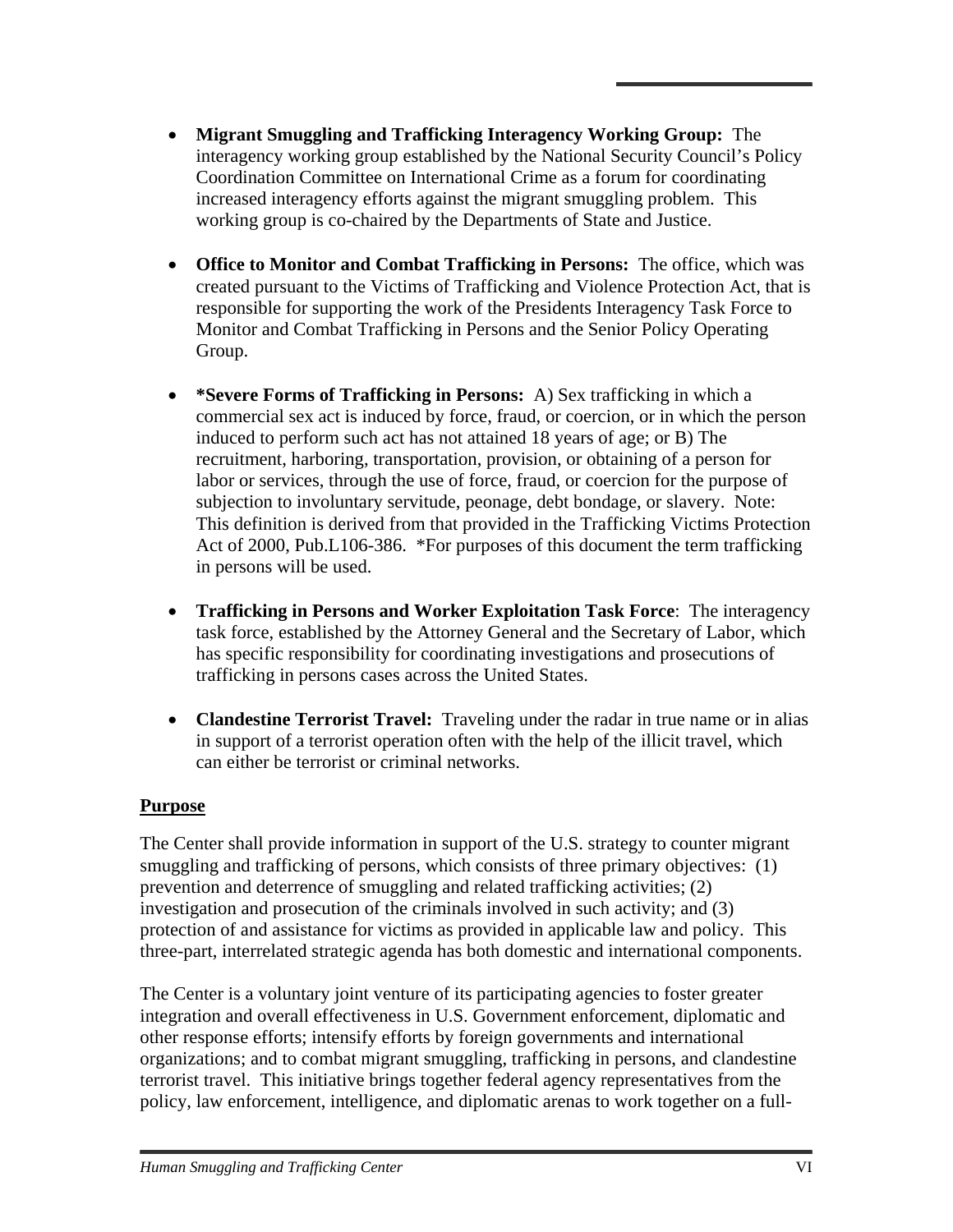time basis to achieve increased progress in addressing these problems, particularly in terms of converting intelligence into effective enforcement and other response actions to further the strategic objectives identified above.

The Center will make full use of all-source migrant smuggling, trafficking in persons, and clandestine terrorist travel information in order to form the most comprehensive possible picture for the community of interest. It will have no independent authority to directly conduct intelligence collection or other operations, however it may influence collection strategies. Any tasking of the Intelligence Community will rely on the underlying authorities of the participating agencies.

The Center will create a structure to institutionalize sharing across agency lines of intelligence regarding migrant smuggling, trafficking in persons, and clandestine terrorist travel.

The Center shall promote and encourage collaborative relationships with appropriate foreign authorities.

The Center's efforts will be fundamentally supportive rather than directive in nature, consisting primarily of: facilitating the dissemination of intelligence; preparing strategic assessments; identifying issues that would benefit from enhanced interagency coordination and/or attention; and coordinating or otherwise supporting agency or interagency efforts in appropriate cases. To perform these functions, the Center will need to ensure its access to relevant U.S. Government information, both through established regular channels and through the ongoing interaction of professional staff provided by their parent agencies.

The Center will not have policy-making authority; however, it is expected that the Center, by performing the functions elaborated below, will both inform and influence the relevant policy-making processes within the purview of key agency officials and existing interagency forums.

The Center's purview will be inclusive, rather than exclusive. It will cover the entire realm of migrant smuggling, false documents, trafficking in persons and clandestine travel.

The Center – relying on full-time staff and extensive interagency consultations to integrate all of the relevant perspectives on the related problems of migrant smuggling, trafficking in persons, and clandestine terrorist travel – will perform the following principal functions:

1. Facilitate Broad Dissemination of All-Source Information: Subject to the applicable originator and classification restraints, and to essential compartmentation procedures, the Center will serve as an all-source information fusion center and clearinghouse, with a view to ensuring that the entire community of interest receives all useful information relating to migrant smuggling, trafficking in persons and clandestine terrorist travel. This function will allow the Center to foster a collaborative environment through enhanced interaction, information sharing and synergy among U.S. officials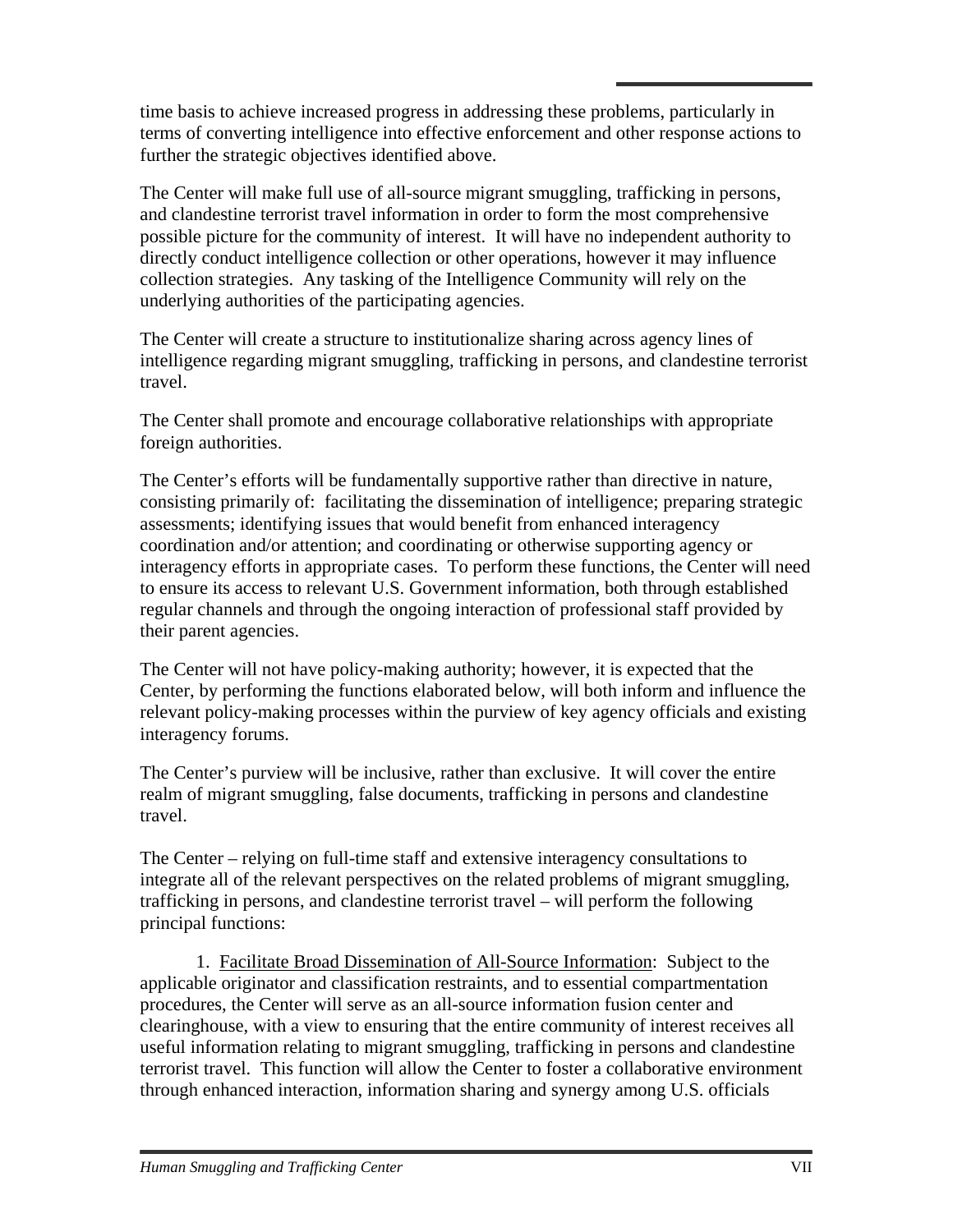involved in the fight against migrant smuggling, trafficking, and clandestine travel. Examples of relevant information include: law enforcement tactical and operational information; strategic national intelligence; overviews of current federal laws, policies and guidelines; contact lists for key federal agency personnel; "early warning" and update bulletins on emerging policy, law enforcement and other developments; and public and diplomatic outreach materials.

The Center will actively promote cooperative information sharing relationships with officials and agencies of foreign authorities that share our immigration and national security concerns, as appropriate. The Steering Group shall decide any questions as to appropriateness. The Center will also encourage intelligence agencies and other originators to disseminate, to the maximum extent possible, actionable information to all of the officials and agencies in a position to take effective enforcement action, to include officials and agencies of foreign governments in appropriate circumstances.

Note: Information provided in accordance with applicable law to the Center and other recipients by intelligence community agencies, whether provided for intelligence purposes or to assist law enforcement, may be used only to develop potential investigative leads, and may not be further disseminated to law enforcement field offices except per procedures and in formats prescribed by the originating intelligence agencies. Such information cannot be used in affidavits or subpoenas, as evidence before grand juries or in court proceedings, or for other legal or judicial purposes except as may be authorized by the originating agency pursuant to applicable law.

2. Prepare Strategic Assessments: The Center will prepare periodic strategic assessments related to important aspects of all three problems. These comprehensive assessments will address such topics as: the principal global smuggling and trafficking organizations, to include the nature, scope and significance of their activities; the extent of progress in disrupting or dismantling key smuggling and trafficking organizations; proven law enforcement and other approaches for countering these problems; vulnerabilities; opportunities for action, and current trends and predictions. All such assessments will be provided to the relevant agencies and interagency centers and organizations, as appropriate.

The primary purpose of these analytic efforts will be to inform the deliberations of those agencies and interagency bodies which carry out specific responsibilities for: developing and refining anti-smuggling/trafficking policy and initiatives with intelligence, law enforcement and/or related diplomatic dimensions; identifying and prioritizing the targets of law enforcement and law enforcement-related strategies; and allocating the resources to implement such strategies. It is expected that these assessments will prove particularly useful to the relevant agencies, interagency groups and task forces having responsibility to establish U.S. Government priorities with respect to migrant smuggling and trafficking in persons, respectively.

3. Identify Issues for Possible Enhanced Interagency Coordination/Attention: The Center will identify issues that might benefit from enhanced interagency coordination and/or attention. These issues will be referred to the relevant agencies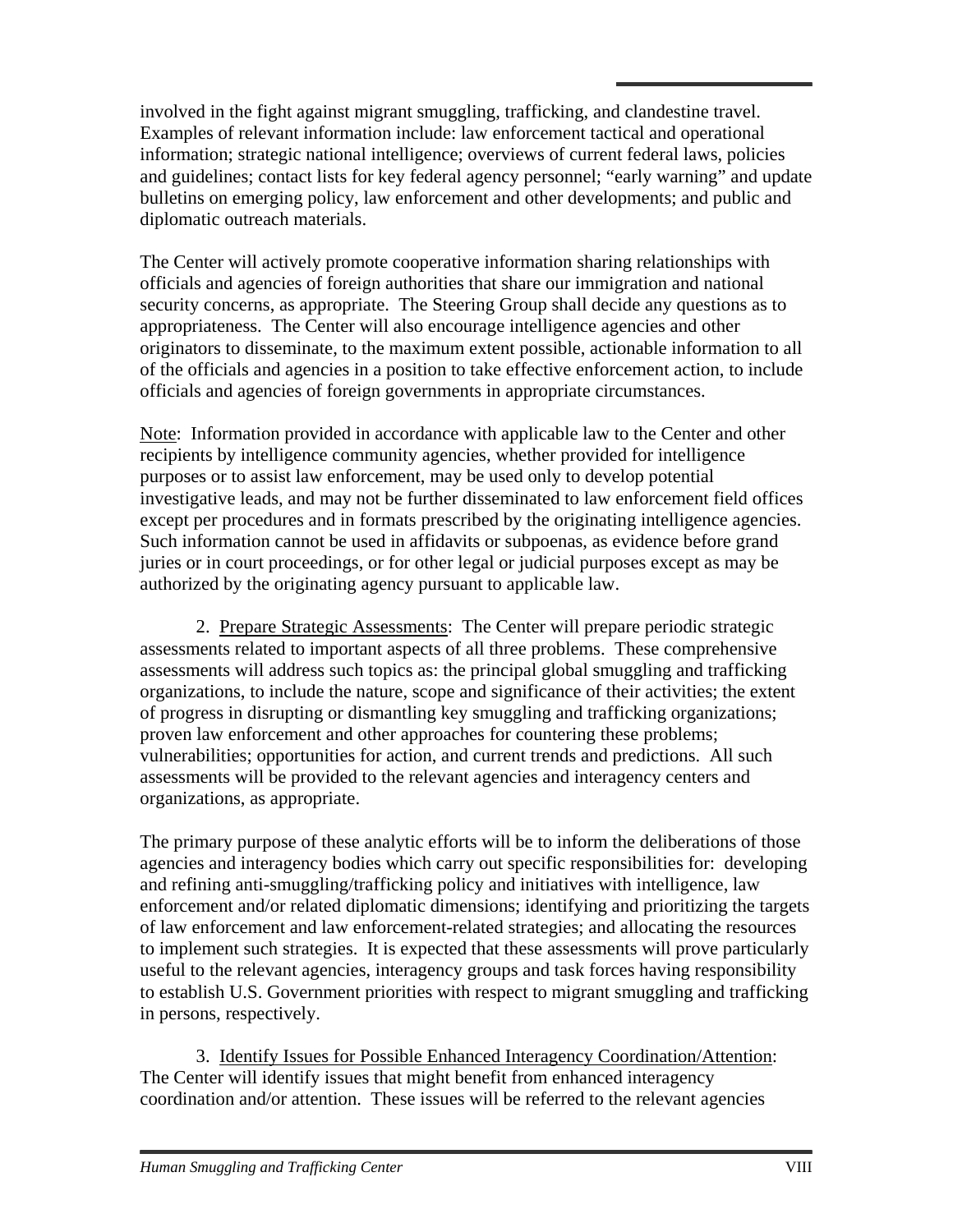and/or interagency bodies for consideration and action, as appropriate. The issues may include any topic related to migrant smuggling, trafficking in persons, and illicit terrorist travel support.

4. Coordinate Select Initiatives and Provide Other Support: Where appropriate, and only upon the request of the relevant member(s) of the community of interest, the Center may coordinate anti-smuggling, anti-trafficking, or anti-illicit travel initiatives and any response actions. Specific contexts in which Center coordination might prove advantageous include: establishing cooperative partnerships with select foreign governments to deter, disrupt and dismantle criminal enterprises involved in migrant smuggling, fraudulent document production, and/or human trafficking activity; planning and monitoring progress of certain operations with intelligence, enforcement and diplomatic dimensions; and supporting public outreach efforts initiated by the appropriate members of the community of interest.

#### **Steering Group**

A Steering Group will be established to provide policy and administrative guidance and oversight for the Center. The Steering Group will ensure that the Center operates in a manner that is consistent with Constitutional liberties and national security requirements. Current privacy and other legal protections will apply to the Center.

The Steering Group will be co-chaired by senior representatives of the Secretary of State, the Secretary of Homeland Security and the Attorney General. The other members will be appointed by the following agencies: two representatives from the Department of State; two representatives from the Department of Homeland Security; two representatives from the Department of Justice; two representatives from the Central Intelligence Agency; and one representative from the National Security Agency. The Director of Central Intelligence in consultation with the Director of the National Security Agency shall appoint the representatives from the Intelligence Community.

The Steering group shall be responsible for adding or otherwise adjusting participation of the body. It shall also be responsible for approving any future amendments to the Charter.

## **Budget**

The Department of State, Bureau for International Narcotics and Law Enforcement Affairs, shall provide administrative support and funding required to set up and maintain the Center, including funds for office space, operating expenses and support staff. As required by the Economy Act, the Department of Justice and Department of Homeland Security will reimburse the Department of State for the actual costs of those portions of administrative support and operating expenses used to provide goods and services to them through the Center. Agencies participating in the Center shall by mutual agreement provide funding for the production of goods and services by the Center to support activities that fall within each respective agency's authorities and responsibilities. Continued participation in the Center shall be subject to the availability of funds.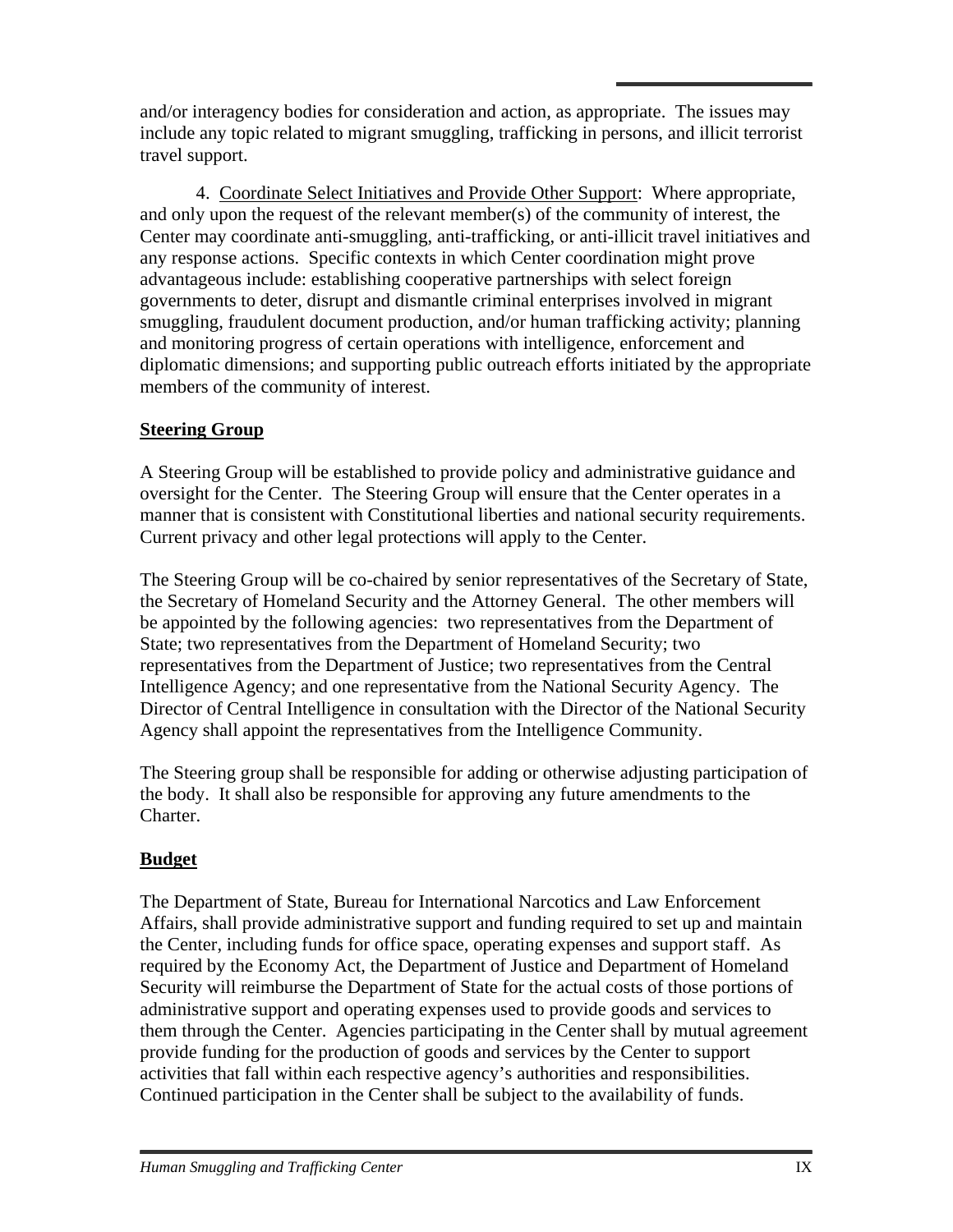The Department of State, Department of Justice, Department of Homeland Security and other members of the community of interest will provide the numbers and types of personnel needed pursuant to their respective authorities to work at, or in collaboration with, the Center. Each agency providing personnel will pay the salaries, benefits, travel expenses, and allowances of the assigned personnel.

## **Staff**

The principal determinant of the success of the Center will be its ability to draw on and integrate the diverse experience and perspectives of its full-time staff. With this in mind, it is critical that key members of the community of interest provide well-qualified personnel to the Center.

The Director of the Center will be a senior U.S. Government official who is accountable, through the Steering Group, to the Secretary of State, the Secretary of Homeland Security, and the Attorney General. The Director serves at the pleasure of the Steering Group. The first director will be nominated by the Secretary of Homeland Security and approved by the Steering Group. Thereafter, the responsibility for the nomination will rotate among the Secretary of State, the Attorney General and the Secretary of Homeland Security**,** with the Steering Group approving. Directors will serve for a term of three years, which may be extended for an additional two years with the approval of the Steering Group. The person nominated by the Secretary of State, the Attorney General or the Secretary of Homeland Security need not be from the agency that nominates him/her, and may include the person currently serving as Director.

The Deputy Director of the Center will be a U.S. Government official who serves at the pleasure of the Steering Group. The first Deputy Director will be nominated by the Secretary of State and approved by the Steering Group. Thereafter, the responsibility for the nomination will rotate among the Attorney General, the Secretary of Homeland Security and the Secretary of State, with the Steering Group approving. Deputy Directors will serve for a term of three years, which may be extended for an additional two years with the approval of the Steering Group. The person nominated by the Secretary of State, the Attorney General or the Secretary of Homeland Security need not be from the agency that nominates him/her, and may include the person currently serving as Deputy Director.

Unless waived by the co-chairs, the Director and the Deputy Director will not come from the same parent agency.

The Steering Group may add a second Deputy Director position from the Intelligence Community at a later date if conditions warrant. The Director of Central Intelligence in consultation with the Director of the National Security Agency will nominate a candidate for this position that will then be approved by the Steering Group.

Desk officers/analysts and other personnel shall be nominated by their parent agencies, and will then be approved by and accountable to the Director.